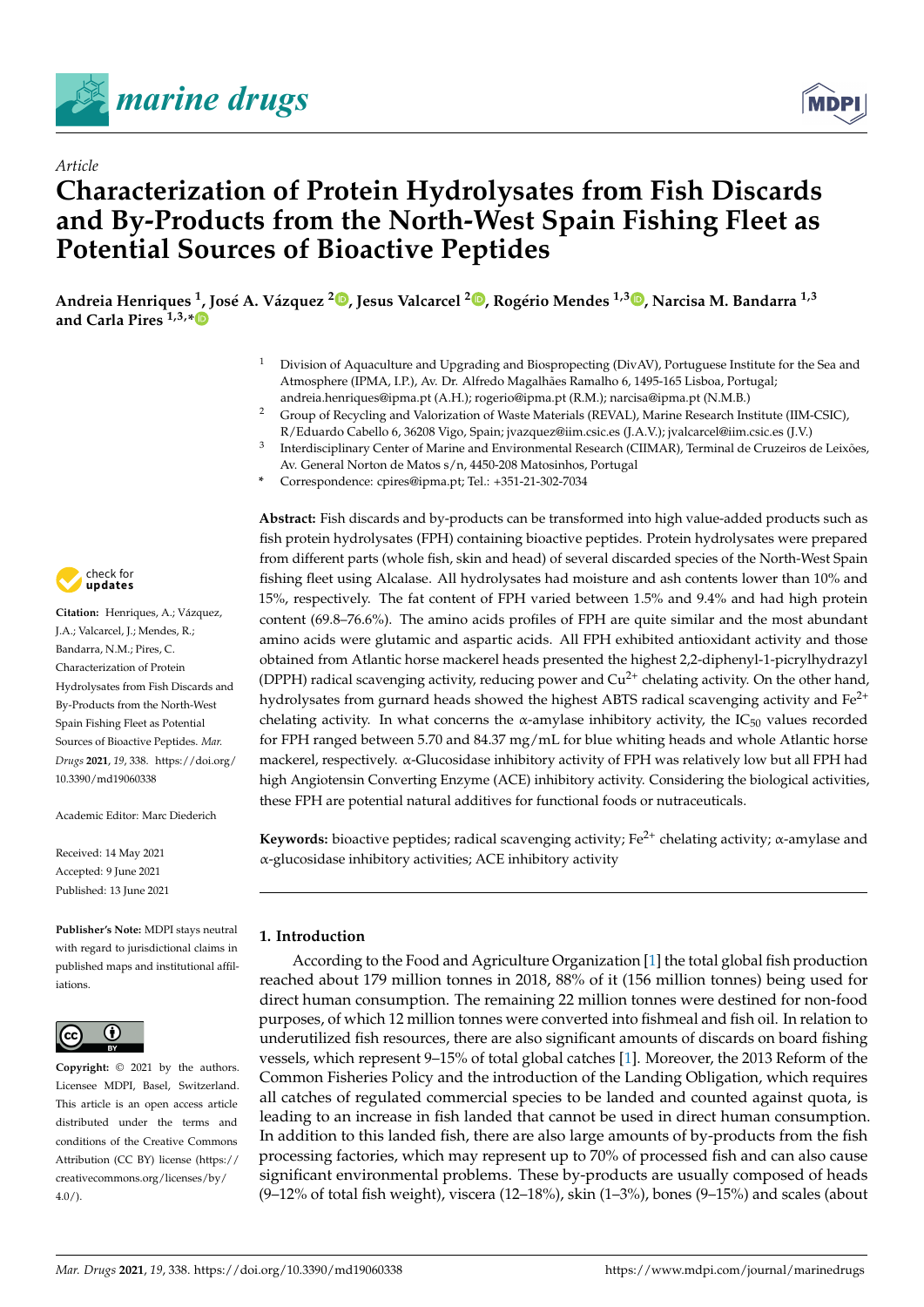5%) [\[2\]](#page-16-1). Reports show that fishery products have been traditionally used in some cultures in the production of animal-derived medicinal products for treatment of exhaustion and several diseases (e.g., colds, pneumonia, burns) [\[3\]](#page-16-2). Nowadays, it has been envisaged as a source of bioactive compounds with medical applications, among others.

Proteins of discarded species and by-products can be enzymatically hydrolyzed to produce fish protein hydrolysates (FPH). These hydrolysates contain unique bioactive peptides having a wide range of biological activities, which could be used as active components in modern drugs. In fact, FPH exhibit different activities such as antioxidant, anti-hypertensive, antimicrobial, antitumoral, anti-inflammatory, antidiabetic and other activities such as calcium binding and anticoagulant  $[4,5]$  $[4,5]$ . The amino acid sequences of many bioactive fish peptides have been identified; however, there is still a lack of pre-clinical and pharmacokinetic studies on the use of these peptides [\[6\]](#page-16-5).

The antioxidant activity of FPH has been widely studied by several authors because they may be an alternative to synthetic antioxidants. FPH exhibiting antioxidant activity have been prepared from different parts of fish including viscera [\[7\]](#page-16-6), backbone [\[8\]](#page-16-7), skin [\[7\]](#page-16-6) and muscle [\[9\]](#page-16-8). The prolonged use of synthetic inhibitors of Angiotensin Converting Enzymes (ACE) such as captopril, enalapril, alacepril and lisinopril can causes adverse effects [\[10\]](#page-16-9). Thus, the interest in finding natural inhibitors has increased. Peptides from oyster proteins [\[11\]](#page-16-10), shark meat [\[12\]](#page-16-11), salmon by-products [\[13\]](#page-16-12), leatherjacket mince [\[14\]](#page-16-13), walleye pollock, yellowfin sole, cod bones and cod heads [\[15\]](#page-16-14) were shown to significantly inhibit ACE.

Furthermore, several studies on the anti-diabetic activity of peptides from milk, soy and peas or lupine have also been reported [\[16\]](#page-16-15). However, a limited number of studies have been published on the anti-diabetic activity of fish protein hydrolysates/peptides through the inhibition of α-amylase and α-glucosidase. Likewise, there is a shortage of information regarding the potential of new sources of bioactive peptides from by-products and discards, deriving from the landing obligation in some fishing areas. Therefore, the aim of the current work was to characterize (proximate, amino acid and organic matter compositions, digestibility, molecular weight distribution) and evaluate the biological activities (antioxidant, anti-hypertensive and anti-diabetic) of hydrolysates obtained from different parts (whole fish (Wh), skins and bones (Sb) and heads (He)) of the most recurrently discarded fish species in trawler fisheries in North-West Spain, namely blue whiting (BW, *Micromesistius poutassou*), Atlantic horse mackerel (AHM, *Trachurus trachurus*), gurnard (G, *Trigla* spp.), pouting (Po, *Trisopterus luscus*), red scorpionfish (RS, *Scorpaena scrofa*) and four spot megrim (M, *Lepidorhombus boscii*).

#### **2. Results and Discussion**

#### *2.1. Chemical Composition of FPH*

The main chemical characteristics of FPH are summarized in Table [1.](#page-3-0) Moisture and ash contents were lower than 10% and 15%, respectively, in all FPH whereas organic matter ranged from 79% to 83%. Several authors have reported moisture content for various FPH below 10% [\[17\]](#page-16-16). The relatively high ash content of FPH (11.9–15.4%) is due to the addition of NaOH for pH adjustment during the hydrolysis process. The reported ash content for FPH prepared with different fish species ranged between 0.45–27% [\[17\]](#page-16-16). Ash content of protein hydrolysates primarily depends on the hydrolysis process.

The fat content of FPH varied between 1.5% (RS\_Wh) and 9.4% (BW\_He) and these differences are related to the type of raw material and species used to prepare the FPH. Most of the reported studies have reported a variety of FPH with a fat content lower than 5%, whereas only a few studies mentioned FPH with fat content above 5% [\[17\]](#page-16-16). The relatively low-fat content obtained in the hydrolysates is due to the removal of lipids released in the hydrolytic process. FPH from Wh and Sb presented the highest protein concentration (76.6% in Po\_Sb). Conversely, FPH prepared from heads showed the lowest protein levels (70.1–71.9%). The differences observed in protein content of the different FPH were mainly related to the variation of the fat content. However, the protein content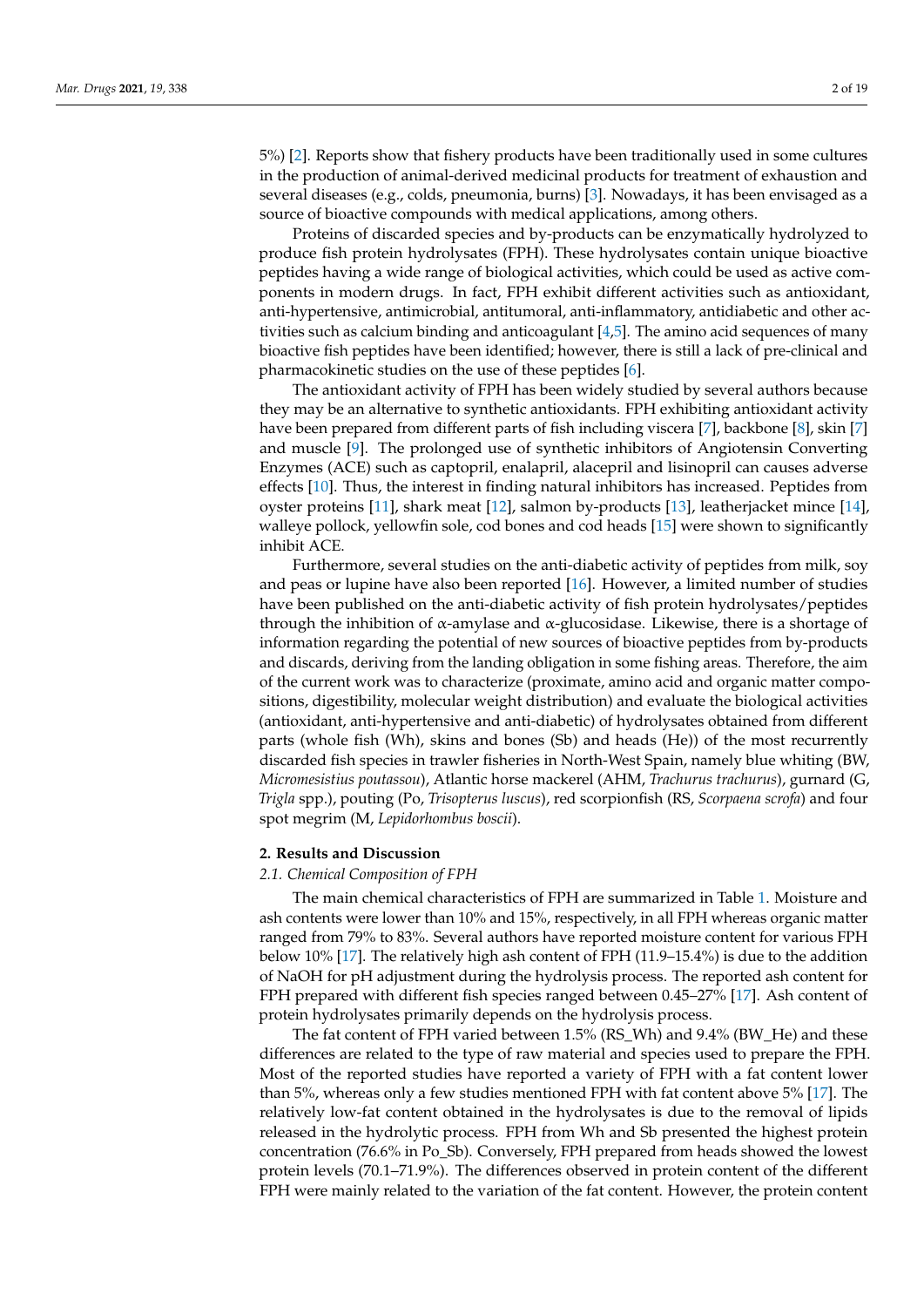of these hydrolysates was of the same order of magnitude of those prepared from different species [\[17\]](#page-16-16).

The gel permeation profile of all FPH indicated hydrolysis of proteins into peptides with small molecular weights ( $Mn < 1800$  Da) and free amino acids. The highest peptides size, both in number average molecular weight (Mn) and average molecular weight (Mw), were determined in hydrolysates prepared from heads, whereas FPH prepared from skins presented peptides with the lowest Mn and Mw (Table [1\)](#page-3-0). Variation in the hydrolysates molecular weight profiles can be explained by differences in protein content of raw material and type of protein substrate used in hydrolysis, as mentioned by Barkia et al. [\[18\]](#page-16-17).

The in vitro digestibility of FPH was in all cases excellent with values higher than 89.7%, reaching 97.2% in BW\_Wh (Table [1\)](#page-3-0). The FPH prepared from heads presented the lowest protein digestibility values (89.7–92.3%).

The amino acid profiles of the different hydrolysates are quite similar (Tables [2](#page-4-0) and [3\)](#page-5-0) and contained all the essential amino acids. Glutamic (12–15%) and aspartic acid (8–10%) were the most important amino acids. In fact, these amino acids have been shown to present the highest concentration in the majority of the fish protein hydrolysates [\[17\]](#page-16-16).

In general, the percentage of the different amino acids was lower in hydrolysates prepared with Sb and the order was Sb < He < Wh, apart from glycine, proline and alanine, where this order is reversed. The differences in the levels of amino acids between the different hydrolysates was related to the type of raw material used in the hydrolysis. The higher levels of glycine and proline in Sb hydrolysates indicate the presence of a large amount of collagen in this raw material.

Regarding the ratio of total essential amino acids/total amino acids (TEAA/TAA), the results were in the interval of 29.76% (Gu\_He) and 42.82% (RS\_Wh) with the highest ratios in hydrolysates prepared with whole fish, followed by FPH prepared with Sb and He. The presence of a higher content of muscle substrate when the whole fish was used in the preparation of FPH may justify the difference.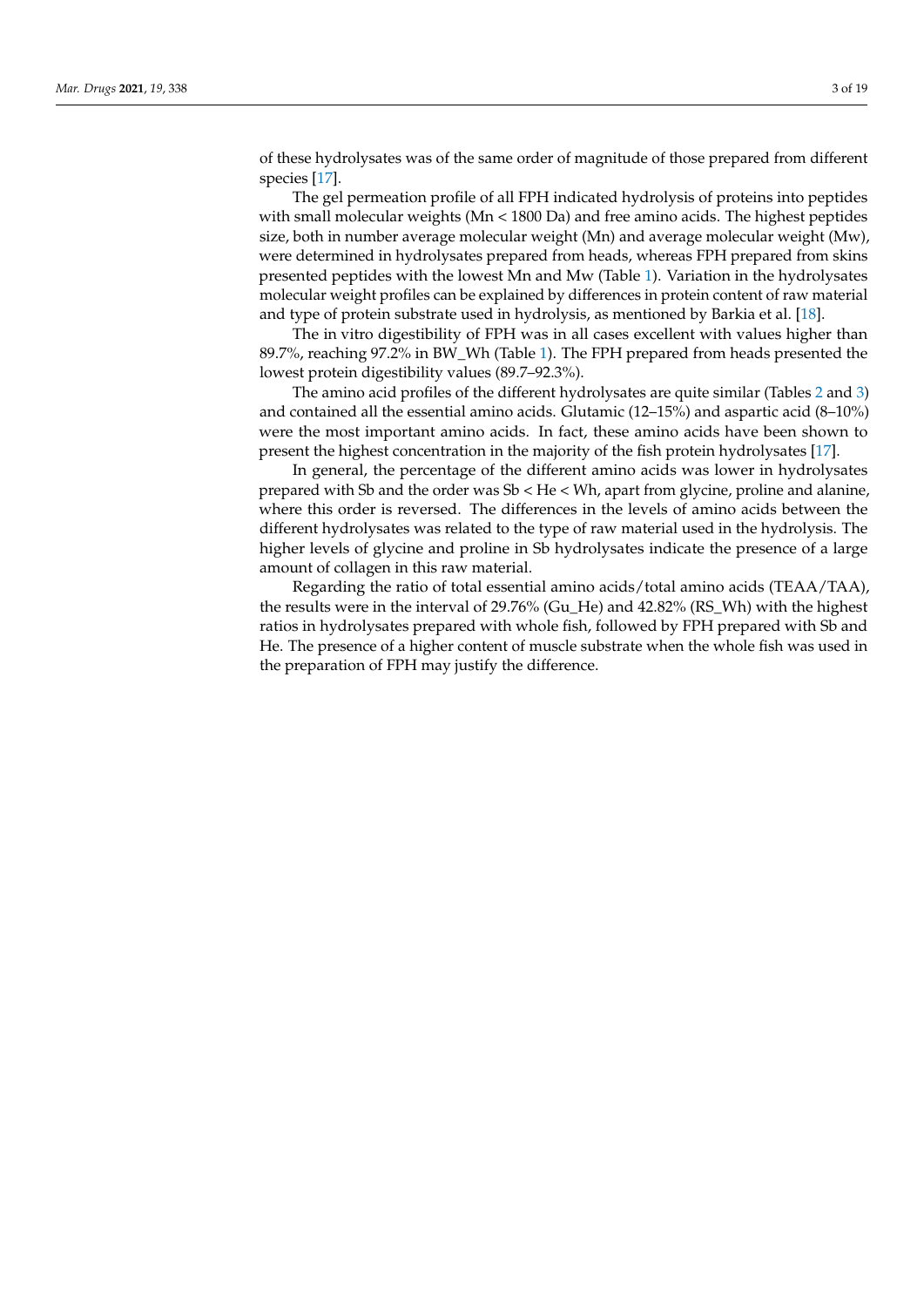| <b>FPH</b> | $\Upsilon$ (%) | Mo(%)                          | $OM(\%)$       | Ash $(\% )$                     | TP(%)          | TF(%)                         | $\text{Dig}(\% )$                         | $Mn$ (Da)                    | $Mw$ (Da)                              |
|------------|----------------|--------------------------------|----------------|---------------------------------|----------------|-------------------------------|-------------------------------------------|------------------------------|----------------------------------------|
| BW Sb      | $97.3 \pm 1.2$ | $5.0 + 0.2$ <sup>a,b,c</sup>   | $79.6 + 0.3$   | $15.4 + 0.6$ <sup>d</sup>       | $73.5 + 2.9$   | $5.0 \pm 2.4$ a,b,c,d,e       | 93.4 $\pm$ 0.4 <sup>c,d,e,f,g</sup>       | $632 + 26$ <sup>a,b</sup>    | $940 + 49$ <sup>a</sup>                |
| RS Sb      | $93.2 \pm 0.8$ | $3.5 + 0.1$ <sup>a,b</sup>     | $82.1 + 3.4$   | $14.4 + 3.4$ b,c,d              | $74.7 + 2.6$   | $6.2 \pm 1.8$ a,b,c,d,e       | $94.4 + 1.0$ d,e,f,g,h                    | $557 + 38$ <sup>a</sup>      | $848 + 80^{a}$                         |
| Po Sb      | $95.7 \pm 2.8$ | $4.1 + 0.9$ a,b,c              | $83.1 \pm 0.7$ | $12.9 + 0.1$ a,b,c              | $76.6 \pm 3.0$ | $4.8 \pm 0.3$ a,b,c,d,e       | $95.8 + 1.1$ g <sub>h</sub>               | $634 + 47$ <sup>a,b</sup>    | $954 + 75$ <sup>a</sup>                |
| Gu Sb      | $94.7 + 2.6$   | $6.7 + 2.1$ c,d                | $81.5 + 2.2$   | $11.9 + 0.2$ <sup>a</sup>       | $74.5 + 1.9$   | $4.4 \pm 0.6$ a,b,c,d,e       | $92.7 + 1.1$ b,c,d,e                      | $631 + 100$ <sup>a,b</sup>   | $941 + 107$ <sup>a</sup>               |
| M Sb       | $90.2 \pm 1.9$ | $3.3 + 1.1$ <sup>a</sup>       | $82.7 + 1.7$   | $14.0 \pm 0.6$ a,b,c,d          | $75.2 + 4.0$   | $3.6 \pm 0.1$ a,b,c,d         | 93.9 $\pm$ 0.8 <sup>d,e,f,g</sup>         | $733 \pm 76$ a,b,c           | $1168 + 133$ a,b,c                     |
| AHM Sb     | $88.3 \pm 1.4$ | $5.0 + 2.5$ <sup>a,b,c</sup>   | $83.0 \pm 2.6$ | $12.1 + 0.1$ <sup>a,b</sup>     | $72.1 + 4.1$   | $7.9 \pm 1.1$ c,d,e           | $92.8 \pm 0.5$ b,c,d,e,f                  | $1016 + 141$ c,d,e           | $1890 + 113$ <sup>e</sup>              |
| BW He      | $87.7 \pm 1.7$ | $5.1 + 0.7$ <sup>a,b,c</sup>   | $81.0 + 0.7$   | $14.0 + 0.2$ a,b,c,d            | $70.1 + 3.0$   | $9.4 + 5.8$ <sup>e</sup>      | $92.3 + 0.5$ a,b,c,d,e                    | $1081 + 78$ d <sub>r</sub> e | $2353 + 98$ <sup>t</sup>               |
| RS He      | $87.5 \pm 1.5$ | $5.2 + 1.2$ <sup>a,b,c,d</sup> | $81.8 + 2.3$   | $13.0 + 1.1$ a,b,c,d            | $70.2 + 3.1$   | $8.0 \pm 5.1$ d <sub>,e</sub> | $89.7 + 0.9^{\text{a}}$                   | $1099 + 125$ d <sub>/e</sub> | $7490 + 181$ <sup>f<sub>,8</sub></sup> |
| Po He      | $90.4 \pm 0.8$ | $4.9 + 0.3$ <sup>a,b,c</sup>   | $80.5 \pm 0.2$ | $14.7 + 0.5$ <sup>c,d</sup>     | $71.1 \pm 4.1$ | $2.3 \pm 0.7$ a,b,c           | $91.7 \pm 0.7$ a,b,c,d                    | 992 + 84 $c,d,e$             | $2329 + 191$ <sup>t</sup>              |
| Gu He      | $85.3 \pm 1.2$ | $5.6 + 0.3$ <sup>a,b,c,d</sup> | $80.4 \pm 1.5$ | $14.1 \pm 1.2$ a,b,c,d          | $71.9 + 4.8$   | $3.3 \pm 0.4$ a,b,c,d         | $90.7 + 0.3$ <sup>a,b,c</sup>             | $1247 + 134$ <sup>e</sup>    | $2823 + 122$ g                         |
| M He       | $86.1 + 0.7$   | $6.3 \pm 0.4$ b,c,d            | $79.7 + 0.6$   | $14.1 + 0.2$ a,b,c,d            | $69.8 + 2.0$   | $2.5 \pm 0.2$ a,b,c,d         | $92.0 + 0.1$ a,b,c,d,e                    | $1785 + 127^{\text{ t}}$     | $2875 + 225$ g                         |
| AHM He     | $90.3 + 2.2$   | $5.1 \pm 1.0$ a,b,c            | $81.1 + 1.2$   | $13.9 + 0.2$ a,b,c,d            | $70.4 + 1.8$   | $72 + 17$ b,c,d,e             | $90.3 + 0.5$ <sup>a,b</sup>               | $1203 + 136$ <sup>e</sup>    | $2359 + 237$ <sup>t</sup>              |
| BW Wh      | $93.1 \pm 0.5$ | 5. 2 + 0.8 a,b,c,d             | $81.2 + 0.4$   | $13.6 + 0.4$ a,b,c,d            | $74.7 + 2.8$   | $3.8 + 0.5$ a,b,c,d           | $97.2 + 0.4$ <sup>h</sup>                 | $779 + 117$ a,b,c            | $1428 + 137$ c,d                       |
| RS Wh      | $88.5 \pm 0.9$ | $5.5 + 1.0$ a,b,c,d            | $81.7 + 0.9$   | $12.8 + 0.0$ a,b,c              | $75.8 + 1.9$   | $1.5 + 0.7^{\circ}$           | $94.6 + 2.5$ e,f,g,h                      | $823 + 117$ a,b,c,d          | $1394 + 173$ b,c,d                     |
| Po Wh      | $91.6 \pm 0.7$ | $8.0 + 1.4$ <sup>d</sup>       | $79.3 + 2.2$   | $12.7 + 0.8$ a,b,c              | $73.0 + 3.8$   | $2.9 + 0.3$ a,b,c,d           | 93.2 $\pm$ 0.4 b,c,d,e,f,g                | $651 + 100$ a,b              | $978 + 126$ <sup>a,b</sup>             |
| Gu Wh      | $83.4 \pm 1.1$ | $5.1 + 1.5$ <sup>a,b,c</sup>   | $80.9 \pm 1.6$ | $14.0 + 0.1$ a,b,c,d            | $75.8 \pm 3.2$ | $1.7 + 0.6$ <sup>a,b</sup>    | $94.4 \pm 0.7$ <sup>d,e,f,g,h</sup>       | $1016 + 85$ c,d,e            | $1809 + 85$ d <sub>r</sub> e           |
| M Wh       | $90.9 \pm 3.1$ | $5.0 \pm 0.5$ a,b,c            | $81.7 + 0.5$   | $13.3 + 0.0$ a,b,c,d            | $74.4 + 0.2$   | $4.2 \pm 0.1$ a,b,c,d,e       | $95.7 + 0.9$ <sup>t</sup> /s <sup>h</sup> | $1232 + 96$ e                | $2350 + 177$ $^{\rm t}$                |
| AHM Wh     | $90.0 \pm 2.1$ | $6.4 + 0.1$ c,d                | $79.8 \pm 0.4$ | $13.8 + 0.5$ <sup>a,b,c,d</sup> | $71.9 + 1.8$   | $3.0 \pm 2.5$ a,b,c,d         | $94.3 \pm 2.8$ <sup>d,e,f.g.h</sup>       | $874 \pm 120$ b,c,d          | $1669 + 130$ d <sub>r</sub> e          |

Table 1. Yield, chemical composition and molecular weight of dried FPH prepared with heads (He), skins and bones (Sb) and whole fish (Wh) of fish discards. Y: yield of FPH production, Mo: moisture, OM: organic matter, TP: total protein, TF: total fat, Dig: digestibility, Mn: number average molecular weight, Mw: average molecular weight. BW: blue whiting, RS: red scorpionfish, Po: pouting, Gu: gurnard, M: megrim and AHM: Atlantic horse mackerel.

<span id="page-3-0"></span>Results are expressed as mean ± standard deviations. Different letters in same column indicate significantly different means (*p* < 0.05).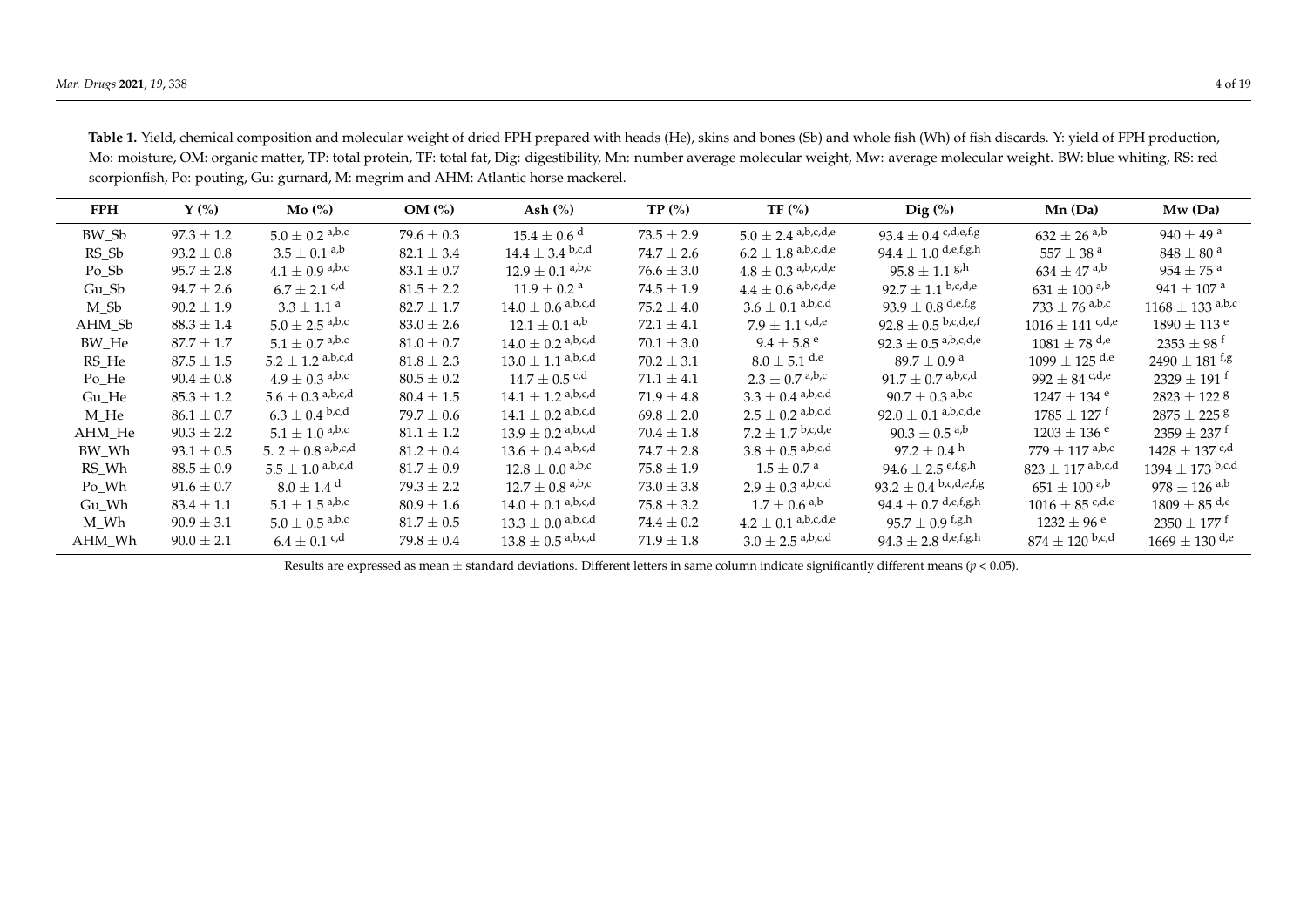|            |                                   |                                 |                                  |                                 | $NEAA$ $\left(\% \right)$       |                                  |                                     |                                    |                                 |                                   |
|------------|-----------------------------------|---------------------------------|----------------------------------|---------------------------------|---------------------------------|----------------------------------|-------------------------------------|------------------------------------|---------------------------------|-----------------------------------|
| <b>FPH</b> | Asp                               | Ser                             | Glu                              | Ala                             | Gly                             | Cys                              | Tyr                                 | Arg                                | Pro                             | Hyp                               |
| BW Sb      | $9.85 \pm 0.071$ <sup>c,d,e</sup> | $5.38 \pm 0.184$ b,c,d,e        | $15.01 \pm 0.438$ c,d,e          | $6.35 \pm 0.007$ <sup>a</sup>   | $7.18 \pm 0.248$ <sup>a,b</sup> | $0.39 \pm 0.064$ a,b,c           | $3.72 + 0.212$ d,e,f                | $7.01 \pm 0.106$ c                 | $4.37 \pm 0.438$ a,b,c          | $4.14 \pm 0.304$ c,d              |
| RS Sb      | $9.84 + 0.233$ c,d,e              | $5.12 \pm 0.262$ b,c,d          | $15.32 + 0.410$ c, d,e           | $6.23 + 0.226$ <sup>a</sup>     | $6.99 \pm 0.346$ <sup>a,b</sup> | $0.41 \pm 0.042$ a,b,c,d         | $4.13 + 0.283$ f/s                  | $6.78 \pm 0.856$ b.c               | $4.47 \pm 0.587$ a,b,c          | $3.98 \pm 0.156$ c,d              |
| $Po\_Sb$   | $10.13 \pm 0.028$ <sup>d</sup> .e | $5.12 \pm 0.049$ b,c,d          | $13.83 \pm 0.057$ a,b,c,d        | $7.68 \pm 0.035$ <sup>c,d</sup> | $8.29 \pm 0.113$ <sup>b</sup>   | $0.36 \pm 0.007$ <sup>a,b</sup>  | $3.13 \pm 0$ b,c,d,e                | $6.095 \pm 0.021$ <sup>a,b,c</sup> | $4.22 \pm 0.014$ <sup>a,b</sup> | $4.42 \pm 0.283$ <sup>d</sup>     |
| Gu Sb      | $9.95 + 0.057$ c, d, e            | $5.17 \pm 0.354$ b,c,d,e        | $15.34 + 1.789$ c,d,e            | $6.64 + 0.481$ <sup>a,b</sup>   | $7.44 + 1.322$ <sup>a,b</sup>   | $0.39 + 0.007$ <sup>a,b,c</sup>  | $3.42 \pm 0.078$ b,c,d,e,f          | $6.23 \pm 0.141$ a,b,c             | $4.92 \pm 0.014$ b,c,d,e        | $4.08 + 0.304$ c,d                |
| M Sb       | $9.88 \pm 0.141$ <sup>c,d,e</sup> | $5.26 + 0.474$ b,c,d,e          | $16.33 + 0.481$ <sup>e</sup>     | $6.50 + 0.290$ <sup>a,b</sup>   | $6.73 + 0.325$ <sup>a,b</sup>   | $0.36 \pm 0.028$ <sup>a,b</sup>  | $3.77 + 0.417$ e.f                  | $6.31 \pm 0.191$ <sup>a,b,c</sup>  | $4.89 \pm 0.021$ b,c,d,e        | $4.28 + 0.028$ c,d                |
| AHM Sb     | $9.45 + 0.233$ b.c                | $5.34 \pm 0.106$ b,c,d,e        | $14.12 \pm 0.276$ a,b,c,d        | $6.57 \pm 0.035$ <sup>a,b</sup> | $6.73 \pm 0.163$ a,b            | $0.45 \pm 0.000$ b,c,d           | $4.78 \pm 0.566$ s                  | $6.76 \pm 0.226$ b,c               | $4.62 \pm 0.092$ a,b,c,d        | $3.50 \pm 0.304$ a,b,c,d          |
| BW He      | $9.77 \pm 0.035$ b,c,d,e          | $5.81 \pm 0.071$ e              | $14.45 + 0.170$ b,c,d,e          | $8.25 + 0.240$ d,e,f            | $10.88 + 0.219$ c               | $0.35 \pm 0.021$ <sup>a,b</sup>  | $2.87 \pm 0.021$ a,b,c              | $6.25 \pm 0.035$ <sup>a,b,c</sup>  | $5.43 \pm 0.007$ c,d,e          | $1.99 + 0.226$ <sup>a</sup>       |
| RS He      | $9.13 + 0.021$ <sup>b</sup>       | $5.38 \pm 0.078$ b,c,d,e        | $12.88 + 0.191$ <sup>a,b</sup>   | $8.21 + 0.035$ d,e,f            | $11.64 \pm 0.049$ c             | $0.27 \pm 0.007$ <sup>a</sup>    | $2.81 + 0.035$ <sup>a,b,c</sup>     | $6.52 \pm 0.078$ b.c               | $6.45 + 0.148$ <sup>f</sup>     | $2.21 + 0.198$ <sup>a,b</sup>     |
| Po He      | $9.64 + 0.035$ b,c,d              | $5.50 \pm 0.064$ c,d,e          | $13.50 \pm 0.007$ a,b,c          | $8.47 \pm 0.134$ d,e,f          | $12.36 \pm 0.255$ c             | $0.32 + 0.007$ <sup>a,b</sup>    | $2.76 \pm 0.007$ a,b,c              | $6.63 \pm 0.064$ b.c               | $6.31 + 0.057$ <sup>f</sup>     | $2.78 + 0.113$ <sup>a,b,c</sup>   |
| Gu He      | $9.61 \pm 0.057$ b,c,d            | $5.15 \pm 0.007$ b,c,d,e        | $12.55 + 0.127$ <sup>a,b</sup>   | $8.10 \pm 0.035$ d,e            | $11.46 + 0.113$ c               | $0.33 \pm 0.000$ a,b             | $2.64 \pm 0.056$ <sup>a,b</sup>     | $5.85 \pm 0.127$ <sup>a,b</sup>    | $5.11 \pm 0.212$ b,c,d,e        | $9.41 \pm 0.926$ <sup>e</sup>     |
| M He       | $9.12 \pm 0.361$ <sup>b</sup>     | $5.86 \pm 0.078$ e              | $12.49 \pm 0.007$ <sup>a,b</sup> | $8.85 \pm 0.071$ e.f            | $15.05 \pm 0.057$ d             | $0.26 \pm 0.014$ <sup>a</sup>    | $2.29 + 0.021$ <sup>a</sup>         | $6.66 \pm 0.304$ b,c               | $6.24 \pm 0.34$ <sup>t</sup>    | $3.24 \pm 0.276$ a,b,c,d          |
| AHM He     | $7.98 \pm 0.156$ <sup>a</sup>     | $5.85 \pm 0.049$ e              | $12.36 \pm 0.240$ <sup>a</sup>   | $9.01 \pm 0.106$ <sup>f</sup>   | $15.94 \pm 0.233$ <sup>d</sup>  | $0.29 \pm 0.042$ <sup>a</sup>    | $2.81 + 0.085$ <sup>a,b,c</sup>     | $6.47 \pm 0.198$ b,c               | $5.93 + 0.099$ e.f              | $3.60 \pm 0.304$ b,c,d            |
| BW Wh      | $10.39 \pm 0.064$ <sup>e</sup>    | $5.13 \pm 0.092$ b,c,d          | $14.9 \pm 0.198$ c,d,e           | 7.26 $\pm$ 0.099 b,c            | $5.96 \pm 0.127$ <sup>a</sup>   | $0.54 \pm 0.014$ d,e             | $3.57 \pm 0.113$ c,d,e,f            | $6.00 \pm 0.057$ <sup>a,b</sup>    | $3.72 \pm 0.205$ <sup>a</sup>   | $3.04 \pm 0.375$ a,b,c,d          |
| RS Wh      | $9.86 + 0.071$ c, d,e             | $4.82 + 0.127$ <sup>a,b,c</sup> | $13.39 + 0.354$ a,b,c            | $6.98 + 0.035$ <sup>a,b,c</sup> | $5.78 + 0.106$ <sup>a</sup>     | $0.61 \pm 0.028$ <sup>f</sup>    | $3.47 + 0.042$ c,d,e,f              | $5.41 \pm 0.071$ <sup>a</sup>      | $3.68 + 0.156$ <sup>a</sup>     | $3.14 + 0.184$ a,b,c,d            |
| Po Wh      | $10.23 + 0.049$ d <sub>r</sub> e  | $5.02 + 0.014$ b,c              | $15.81 + 0.268$ d <sub>/e</sub>  | $7.25 + 0.042$ b,c              | $5.92 + 0.035$ <sup>a</sup>     | $0.41 \pm 0.014$ a,b,c,d         | $2.94 \pm 0.021$ <sup>a,b,c,d</sup> | $6.37 + 0.042$ <sup>a,b,c</sup>    | $4.48 + 0.028$ <sup>a,b,c</sup> | $2.94 + 0.212$ <sup>a,b,c,d</sup> |
| Gu Wh      | $10.02 \pm 0.014$ c, d,e          | $4.77 + 0.042$ <sup>a,b</sup>   | $13.87 \pm 0.071$ a,b,c,d        | 7.17 $\pm$ 0.085 <sup>b,c</sup> | $6.17 \pm 0.014$ <sup>a</sup>   | $0.55 \pm 0.021$ d <sub>/e</sub> | $3.56 \pm 0.049$ c, d, e, f         | $6.14 \pm 0.057$ <sup>a,b,c</sup>  | $4.07 + 0.191$ <sup>a,b</sup>   | $3.305 \pm 0.205$ kb,c,d          |
| M Wh       | 9.38 $\pm$ 0.375 <sup>b,c</sup>   | $4.31 \pm 0.134$ <sup>a</sup>   | $13.74 \pm 0.375$ a,b,c          | $6.96 + 0.247$ <sup>a,b,c</sup> | $8.63 \pm 1.386$ <sup>a</sup>   | $0.85 + 0.120$ <sup>e</sup>      | $3.42 \pm 0.297$ b,c,d,e,f          | $6.71 \pm 0.233$ b,c               | $5.63 \pm 0.559$ d,e,f          | $2.97 \pm 0.148$ a,b,c,d          |
| AHM Wh     | $10.01 \pm 0.262$ c,d,e           | $4.955 \pm 0.177$ a,b,c         | $13.84 \pm 0.368$ a,b,c,d        | $6.92 \pm 0.424$ a,b,c          | $6.27 \pm 0.078$ <sup>a</sup>   | $0.53 \pm 0.028$ c,d,e           | $3.38 \pm 0.035$ b,c,d,e,f          | $6.29 \pm 0.163$ a,b,c             | $4.19 \pm 0.304$ a,b            | $3.68 \pm 0.891$ b,c,d            |

**Table 2.** Non-essential amino acids content of FPH (% or g/100 g total amino acids) from head (He), skins and bones (Sb) and whole fish (Wh) of fish discards. BW: blue whiting, RS: red scorpionfish, Po: pouting, Gu: gurnard, M: megrim and AHM: Atlantic horse mackerel. Errors are the confidence intervals for  $n = 2$  and  $\alpha = 0.05$ .

<span id="page-4-0"></span>Results are expressed as mean ± standard deviations. Different letters in same column indicate significantly different means (*p* < 0.05).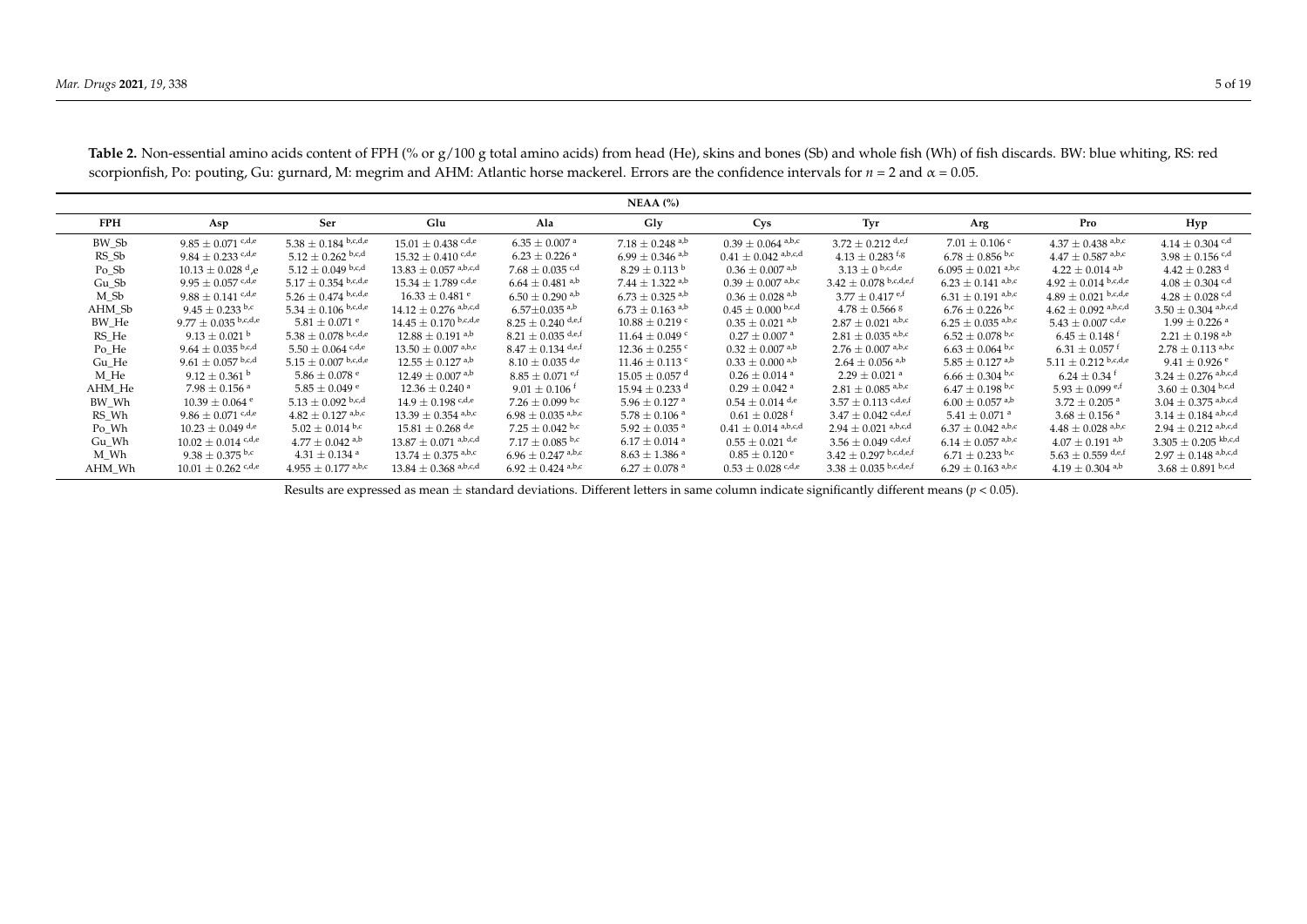| <b>FPH</b> | EAA $(%)$                   |                                   |                                 |                                 |                                     |                                 |                                   |                                             |                             |
|------------|-----------------------------|-----------------------------------|---------------------------------|---------------------------------|-------------------------------------|---------------------------------|-----------------------------------|---------------------------------------------|-----------------------------|
|            | Thr                         | Val                               | Met                             | <b>Ile</b>                      | Leu                                 | Phe                             | His                               | Lys                                         | <b>TEAA/TAA</b>             |
| BW Sb      | $4.16 \pm 0.099$ a,b,c      | $4.20 + 0.028$ d <sub>r</sub> e   | $3.56 + 0.057$ <sup>c,d</sup>   | $3.37 \pm 0.537$ a.b.c.d        | $7.10 + 0.079$ b.c                  | $4.16 + 0.127$ <sup>a,b,c</sup> | $2.22 + 0.297$ <sup>a,b,c</sup>   | $7.82 + 0.042$ f <sub>/s/h</sub>            | $36.59 + 1.068$             |
| RS Sb      | $4.02 \pm 0.283$ a,b,c      | $4.23 \pm 0.113$ d <sub>,e</sub>  | $3.69 + 0.127$ <sup>c,d</sup>   | $3.40 \pm 0.417$ a,b,c,d        | $7.14 \pm 0.049$ <sup>b,c,d,e</sup> | $4.49 \pm 0.587$ b,c            | $2.14 \pm 0.495$ <sup>a,b,c</sup> | $7.59 + 0.071$ e,f,g                        | $36.69 + 0.742$             |
| Po Sb      | $4.27 \pm 0.042$ b,c,d      | $4.21 \pm 0.021$ d <sub>r</sub> e | $3.66 + 0.014$ c,d              | $3.33 \pm 0.021$ a,b,c,d        | 7.41 $\pm$ 0.021 c, d, e, f         | $4.79 + 0.028$ c                | $1.95 + 0.007$ <sup>a,b</sup>     | $7.09 \pm 0.042$ c,d,e,f                    | $36.69^{\text{ e}} + 0.156$ |
| Gu Sb      | $4.37 \pm 0.163$ b,c,d      | $4.21 \pm 0.283$ <sup>d,e</sup>   | $3.27 + 0.085$ b,c,d            | $3.94 + 0.764$ c,d              | $7.59 \pm 0.205$ d,e,f,g            | $3.86 \pm 0.495$ a,b,c          | $2.07 + 0.403$ <sup>a,b,c</sup>   | $7.04 \pm 0.325$ b,c,d,e                    | $36.335 + 0.389$            |
| M Sb       | $4.29 \pm 0.042$ b,c,d      | $4.12 + 0.141$ d <sub>r</sub> e   | $3.47 + 0.361$ c/d              | $3.80 + 0.969$ c,d              | $7.52 \pm 0.028$ c,d,ef,g           | $3.26 \pm 0.361$ <sup>a</sup>   | $2.23 \pm 0.127$ a,b,c            | $7.03 \pm 0.311$ b,c,d,e                    | $35.71 + 0.318$             |
| AHM Sb     | $4.29 \pm 0.057$ b,c,d      | $4.39 \pm 0.071$ <sup>d,e</sup>   | $3.93 + 0.460$ <sup>d</sup>     | $3.53 \pm 0.255$ b,c,d          | $7.12 + 0.247$ b,c,d                | $4.38 \pm 0.226$ b.c            | $2.57 \pm 0.049$ b,c,d,e          | $7.48 \pm 0.368$ d,e,f                      | $37.68 + 0.813$             |
| BW He      | $4.45 \pm 0.134$ b,c,d      | $3.88 \pm 0.071$ b,c,d,e          | $3.22 \pm 0.255$ b,c,d          | $2.96 \pm 0.085$ a,b,c,d        | $6.76 + 0.035^{\mathrm{b}}$         | $3.97 \pm 0.120$ a,b,c          | $1.95 + 0.000$ <sup>a,b</sup>     | $6.77 \pm 0.092$ a,b,c,d                    | $33.94 + 0.368$             |
| RS He      | $4.36 \pm 0.057$ b,c,d      | $4.03 \pm 0.014$ c,d,e            | $3.05 \pm 0.078$ b,c            | $3.13 \pm 0.014$ a,b,c,d        | $6.83 + 0.049$ <sup>b</sup>         | $3.86 \pm 0.134$ a,b,c          | $2.72 \pm 0.184$ c,d,e            | $6.56 \pm 0.050$ a,b,c                      | $34.52 \pm 0.184$           |
| Po He      | $4.18 + 0.042$ a,b,c        | $3.27 + 0.000$ <sup>a,b</sup>     | $3.24 \pm 0.092$ b,c,d          | $2.42 + 0.035$ <sup>a,b,c</sup> | $6.13 + 0.064$ <sup>a</sup>         | $3.98 + 0.021$ a,b,c            | $1.80 + 0.000$ <sup>a</sup>       | $6.73 \pm 0.042$ a,b,c,d                    | $31.73 + 0.226$             |
| Gu He      | $3.47 + 0.078$ <sup>a</sup> | $2.93 + 0.035$ <sup>a</sup>       | $3.31 + 0.085$ b,c,d            | $2.06 + 0.049$ <sup>a,b</sup>   | $5.87 + 0.042$ <sup>a</sup>         | $4.00 + 0.021$ a,b,c            | $1.93 + 0.014$ <sup>a,b</sup>     | $6.21 + 0.240$ <sup>a,b</sup>               | $29.76 + 0.410$             |
| M He       | $4.02 \pm 0.078$ a,b,c      | $3.30 \pm 0.042$ a,b,c            | $3.30 \pm 0.191$ b,c,d          | $2.06 + 0.120$ <sup>a,b</sup>   | $5.72 + 0.071$ <sup>a</sup>         | $3.70 \pm 0.184$ a,b            | $1.91 + 0.035$ <sup>a,b</sup>     | $5.93 + 0.233$ <sup>a</sup>                 | $29.92 + 0.728$             |
| AHM He     | $4.0 \pm 0.014$ a,b         | $3.67 + 0.269$ b,c,d              | $2.12 + 0.057$ <sup>a</sup>     | $1.99 + 0.092$ <sup>a</sup>     | $5.68 \pm 0.064$ <sup>a</sup>       | $4.05 \pm 0.290$ a,b,c          | $2.29 \pm 0.177$ a,b,c,d          | $5.94 + 0.346$ <sup>a</sup>                 | $29.73 \pm 0.587$           |
| BW Wh      | $4.40 \pm 0.113$ b,c,d      | $4.52 + 0.014$ e <sup>t</sup>     | $3.63 + 0.106$ <sup>c,d</sup>   | $3.72 + 0.049$ c,d              | $8.36 \pm 0.049$ h                  | $4.79 + 0.134$ c                | $2.02 \pm 0.049$ a,b,c            | $8.52 + 0.078$ h,i                          | $39.93 + 0.226$             |
| RS Wh      | $4.73 + 0.092$ c,d          | $5.25 + 0.049$ <sup>t</sup>       | $3.57 \pm 0.120$ <sup>c,d</sup> | $4.32 + 0.028$ <sup>d</sup>     | $8.34 + 0.049$ <sup>h</sup>         | $4.58 + 0.163$ b,c              | $4.34 + 0.092$ <sup>t</sup>       | $7.72 \pm 0.092$ f,g,h                      | $42.82 + 0.021$             |
| Po Wh      | $4.99 + 0.049$ d            | $4.00 \pm 0.057$ b,c,d,e          | $2.61 + 0.049$ <sup>a,b</sup>   | $3.71 + 0.078$ c,d              | $7.89 + 0.042$ gh                   | $4.12 + 0.042$ a,b,c            | $2.62 \pm 0.01$ b,c,d,e           | $8.86 + 0.035$ <sup>i</sup>                 | $38.78 + 0.184$             |
| Gu Wh      | $4.45 \pm 0.120$ b,c,d      | $4.50 + 0.078$ <sup>e</sup>       | $3.54 + 0.134$ c,d              | $3.75 + 0.099$ c,d              | $7.97 \pm 0.021$ 8 <sup>h</sup>     | $4.66 + 0.106$ b,c              | $3.23 + 0.071$ e                  | $8.39 \pm 0.057$ g <sub>h<sub>i</sub></sub> | $40.465 + 0.686$            |
| M Wh       | $4.62 \pm 0.141$ b,c,d      | $4.16 \pm 0.071$ <sup>d,e</sup>   | $3.06 \pm 0.184$ b,c            | $4.01 + 0.113$ <sup>d</sup>     | $7.60 \pm 0.276$ e,f,g              | $4.55 \pm 0.163$ b,c            | $2.39 \pm 0.212$ a,b,c,d          | $7.19 \pm 0.445$ c,d,e,f                    | $37.57 \pm 0.346$           |
| AHM Wh     | $4.49 \pm 0.594$ b,c,d      | $4.22 + 0.629$ d <sub>r</sub> e   | $3.21 \pm 0.403$ b,c,d          | $3.45 \pm 0.707$ a,b,c,d        | $7.65 \pm 0.198$ <sup>f,g</sup>     | $4.49 + 0.269$ b,c              | $2.99 + 0.014$ d <sub>r</sub> e   | $8.68 + 0.113$ <sup>i</sup>                 | $39.17 + 0.608$             |

Table 3. Essential amino acids content of FPH (% or g/100 g total amino acids) prepared with heads (He), skins and bones (Sb) and whole fish (Wh) of fish discards. TEAA/TAA: total essential amino acids per total amino acids. BW: blue whiting, RS: red scorpionfish, Po: pouting, Gu: gurnard, M: megrim and AHM: Atlantic horse mackerel. Errors are the confidence intervals for  $n = 2$  and  $\alpha = 0.05$ .

<span id="page-5-0"></span>Results are expressed as mean ± standard deviations. Different letters in same column indicate significantly different means (*p* < 0.05).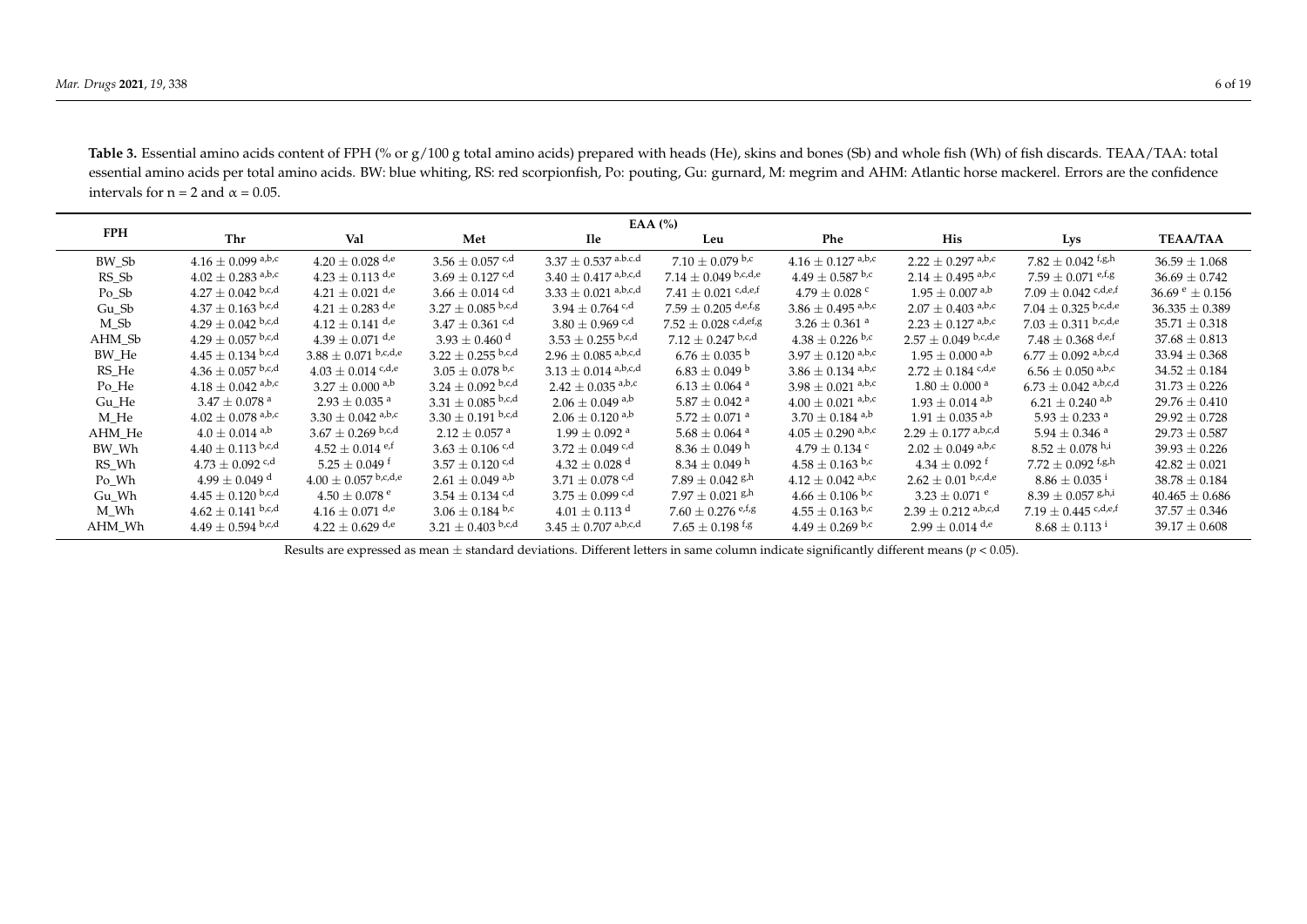#### *2.2. Antioxidant Activity of FPH*

# 2.2.1. DPPH Scavenging Activity

DPPH has been widely used to estimate the free radical scavenging activities of antioxidants. The DPPH radical scavenging capacity of FPH prepared with different fish discards is shown in Table [4.](#page-6-0) All hydrolysates exhibited a DPPH scavenging activity with a concentration dependence, but 50% of inhibition was not achieved in the concentration range tested. The scavenging activity was significantly higher in the hydrolysates prepared from heads (He) of AHM and RS. In contrast, FPH prepared from skins and bones (Sb) showed the lowest scavenging activity, with the exception of that prepared from AHM. This is in accordance with the peptide profile of AMH hydrolysates and the presence of lower molecular weight peptides in these hydrolysates (Table [1\)](#page-3-0), since it has been reported that lower molecular weight peptides exhibited higher DPPH scavenging activity [\[19](#page-16-18)[–21\]](#page-16-19).

<span id="page-6-0"></span>Table 4. Antioxidant (DPPH and ABTS radical scavenging activities and reducing power) and chelating activities (Cu<sup>2+</sup> and  $Fe<sup>2+</sup>$ ) prepared with heads (He), skins and bones (Sb) and whole fish (Wh) of fish discards. BW: blue whiting, M: megrim, RS: red scorpionfish, Po: pouting, Gu: gurnard, and AHM: Atlantic horse mackerel.

|            | <b>DPPH</b>                                 | <b>ABTS</b>                      | <b>Reducing Power</b>            | $Cu2+$                           | $Fe2+$                          |  |
|------------|---------------------------------------------|----------------------------------|----------------------------------|----------------------------------|---------------------------------|--|
| <b>FPH</b> | % Inhibition<br>$(3 \text{ mg/mL})$         | $EC_{50}$ (mg/mL)                | $A_{0.5}$ (mg/mL)                | $EC_{50}$ (mg/mL)                |                                 |  |
| BW_He      | $18.91 \pm 0.119$ <sup>h</sup>              | $4.00 \pm 0.057$ <sup>h</sup>    | $3.39 \pm 0.034$ <sup>b</sup>    | $5.66 \pm 0.095$ <sup>h</sup>    | $0.38 \pm 0.009$ d,e,f          |  |
| M_He       | $4.46 \pm 0.536$ b                          | $2.17 \pm 0.055$ b               | $6.35 \pm 0.037$ m               | $3.13 \pm 0.095$ b,c,d,e         | $0.35 \pm 0.023$ b,c,d,e,f      |  |
| RS_He      | $31.87 \pm 0.655$ <sup>j</sup>              | $2.45 \pm 0.059$ b,c,d           | $4.58 \pm 0.131$ <sup>j</sup>    | $3.73\pm0.057$ f                 | $0.49 \pm 0.095$ g/h            |  |
| Po_He      | $14.04\pm0.335$ $^{\rm g}$                  | $4.01 \pm 0.066$ h               | $3.98 \pm 0.013$ f,g             | $3.47\pm0.061$ $^{\text{d,e,f}}$ | $0.32 \pm 0.040$ a,b,c,d,e      |  |
| Gu_He      | $8.65 \pm 0.549$ d,e                        | $1.12\pm0.026$ $^{\rm a}$        | $3.54 \pm 0.029$ b,c             | $3.41 \pm 0.025$ d,e,f           | $0.26\pm0.002$ $^{\rm a}$       |  |
| AHM_He     | $29.22 \pm 0.067$ <sup>j</sup>              | $4.89 \pm 0.091$ <sup>i</sup>    | $3.19\pm0.057$ $^{\rm a}$        | $2.49\pm0.019$ $^{\rm a}$        | $0.53 \pm 0.012$ <sup>h</sup>   |  |
| BW_Sb      | $2.83 \pm 0.293$ a,b                        | $4.76\pm0.571$ i                 | $4.07 \pm 0.011$ g/h             | $5.20\pm0.051$ $^{\rm h}$        | $0.28\pm0.011$ a,b              |  |
| $M_Sb$     | NA                                          | $2.95 \pm 0.132$ e,f             | $5.79 \pm 0.031^1$               | $3.40 \pm 0.060$ c,d,e,f         | $0.26 \pm 0.005$ <sup>a</sup>   |  |
| RS_Sb      | NA                                          | $2.72 \pm 0.079$ d,e             | $4.57 \pm 0.022$ <sup>j</sup>    | $3.32 \pm 0.021$ c,d,e,f         | $0.28 \pm 0.004$ <sup>a,b</sup> |  |
| Po_Sb      | $14.75 \pm 0.170$ <sup>8</sup>              | $3.68 \pm 0.008$ g/h             | $4.22 \pm 0.149$ h,i             | $3.34 \pm 0.021$ c,d,e,f         | $0.27\pm0.004$ $^{\rm a}$       |  |
| Gu_Sb      | $0.76\pm0.340$ $^{\rm a}$                   | $2.22 \pm 0.073$ b,c             | $4.37 \pm 0.003$ <sup>i</sup>    | $3.66 \pm 0.025$ e,f             | $0.31 \pm 0.019$ a,b,c,d        |  |
| AHM_Sb     | $25.10 \pm 0.829$ <sup>i</sup>              | $4.93 \pm 0.018^{\text{ i}}$     | $3.51\pm0.009$ $^{\mathrm{b,c}}$ | $3.22 \pm 0.031$ c,d,e,f         | $0.40\pm0.002$ <sup>e,f</sup>   |  |
| BW_Wh      | $10.80 \pm 1.041$ e,f                       | $3.30\pm0.037$ $^{\mathrm{f,g}}$ | $3.56 \pm 0.014$ b,c             | $4.67\pm0.031$ $^{\rm g}$        | $0.36 \pm 0.011$ a,d,e,f        |  |
| M_Wh       | $12.29 \pm 0.382$ c,d                       | $2.67 \pm 0.131$ c,d,e           | $5.10 \pm 0.010$ k               | $3.07 \pm 0.028$ b,c,d           | $0.27 \pm 0.008$ <sup>a,b</sup> |  |
| RS_Wh      | $12.29 \pm 0.382$ <sup>f<sub>,g</sub></sup> | $2.24 \pm 0.094$ b,c             | $4.97 \pm 0.010^{\mathrm{k}}$    | $2.75 \pm 0.022$ a,b,c           | $0.43 \pm 0.015$ f,g            |  |
| Po_Wh      | $18.26 \pm 0.130$ <sup>h</sup>              | $3.81 \pm 0.024$ <sup>h</sup>    | $3.84 \pm 0.049$ e,f             | $3.14 \pm 0.035$ b,c,d,e,f       | $0.31 \pm 0.017$ a,b,c,d        |  |
| Gu_Wh      | $5.22 \pm 1.147$ b,c                        | $1.47\pm0.020$ $^{\rm a}$        | $3.65 \pm 0.018$ c,d             | $3.37 \pm 0.037$ c,d,e,f         | $0.38 \pm 0.014$ c,d,e,f        |  |
| AHM_Wh     | $18.44 \pm 0.850$ <sup>h</sup>              | $4.56 \pm 0.039$ <sup>i</sup>    | $3.75 \pm 0.011$ d,e             | $2.67 \pm 0.023$ a,b             | $0.29 \pm 0.010$ a,b,c          |  |

Results are expressed as mean  $\pm$  standard deviations. Different letters in same column indicate significantly different means ( $p$  < 0.05).

The relatively low inhibition percentage values obtained in the current work were similar to those reported for hydrolysates prepared from hake muscle [\[9\]](#page-16-8), which presented ca. 18% inhibition for a 5 mg/mL hydrolysate concentration. However, protein hydrolysates obtained from sardinella heads and visceras [\[18\]](#page-16-17) and round scad muscle [\[22\]](#page-16-20) showed high DPPH radical scavenging activity. On the other hand, reported data show an inhibition of 80% in yellow trevally protein hydrolysates (40 mg/mL) produced using Alcalase and Flavourzyme [\[23\]](#page-16-21). These differences may result from the raw material [\[24\]](#page-16-22), hydrolysis conditions [\[25\]](#page-16-23) or the enzymes used in their preparation [\[26\]](#page-16-24).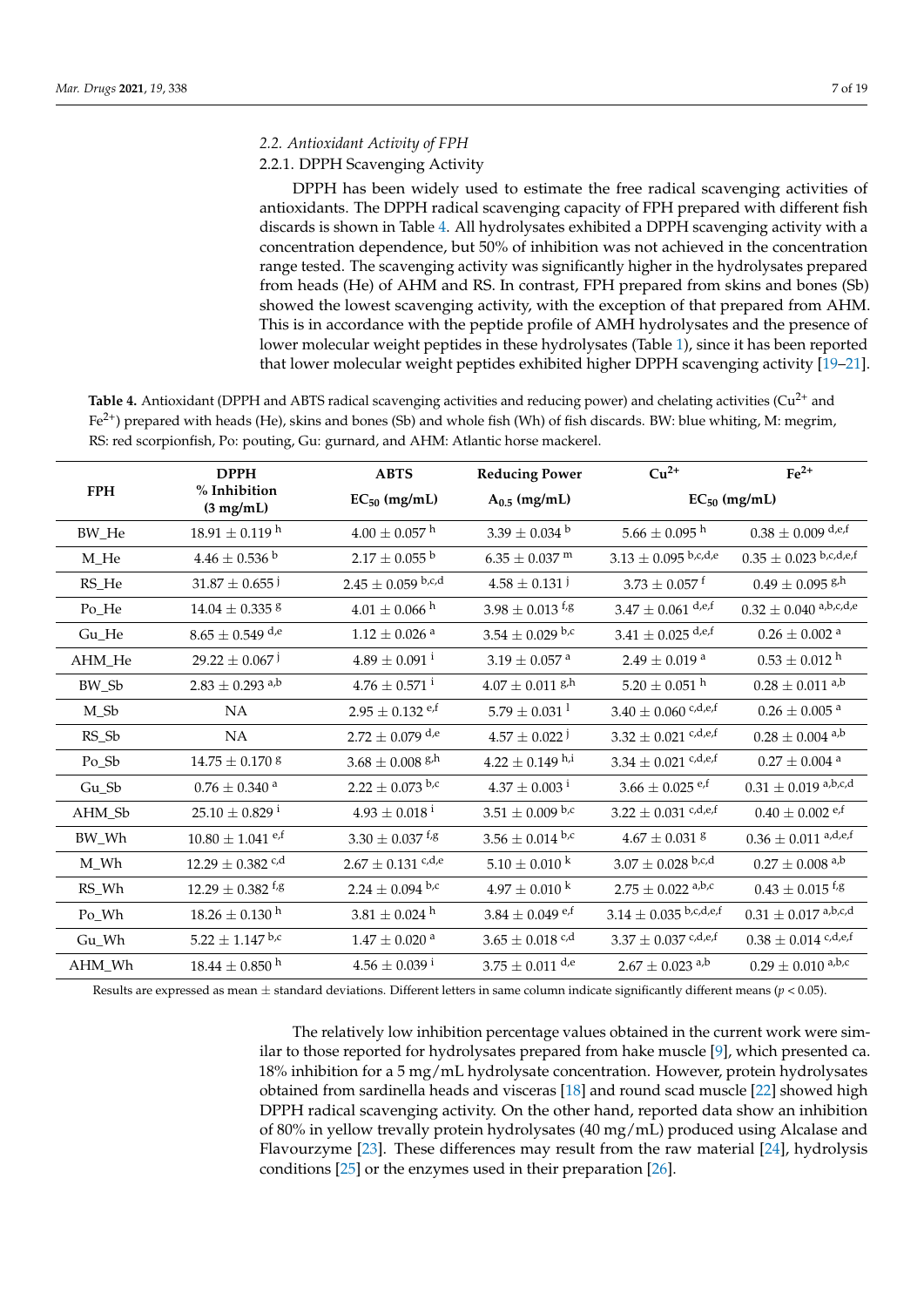# 2.2.2. ABTS•<sup>+</sup> Radical Scavenging Activity

The ABTS radical scavenging assay measures the potential of an antioxidant to in-hibit the ABTS radical cation [\[27\]](#page-17-0). The  $EC_{50}$  values of FPH varied between 1.12 and 4.93 mg/mL (Table [4\)](#page-6-0). The  $EC_{50}$  (mg/mL) values of G\_Wh (1.47  $\pm$  0.020 mg/mL) and G\_He (1.12  $\pm$  0.026 mg/mL) were significantly lower than those of the other FPH. On the other hand, Atlantic horse mackerel hydrolysates (AHM\_He, AHM\_Sb and AHM\_Wh) showed the highest  $EC_{50}$  values.

The radical scavenging activity of fish protein hydrolysates obtained in the current work was similar to those prepared from hake by-products by Teixeira et al. [\[28\]](#page-17-1), who found  $EC_{50}$  values of 2.3 mg P/mL. Reported  $EC_{50}$  values of hydrolysates prepared from panga myofibrillar proteins, with Alcalase and Flavourzyme, were  $0.893 \pm 0.31$  mg/mL and  $1.490 \pm 0.23$  mg/mL, respectively [\[29\]](#page-17-2). Protein hydrolysates of common carp roe [\[30\]](#page-17-3) and blue-spotted stingray [\[31\]](#page-17-4) also had a greater ABTS inhibitory activity ( $EC_{50} = 0.301$  mg/mL and  $EC_{50} = 0.79$  mg/mL, respectively) than those prepared in this study. Bkhairia et al. [\[32\]](#page-17-5) evaluated the ABTS scavenging activity of mullet muscle protein hydrolysates prepared with different proteases and  $EC_{50}$  values obtained varied between 0.47 mg/mL and 0.81 mg/mL. On the other hand, hydrolysates prepared from tilapia muscle using Alcalase and Flavourzyme exhibited 91.27% and 88.13% of inhibition, respectively, for a 66.67 µg/mL hydrolysate concentration [\[33\]](#page-17-6).

In summary, the FPH showed higher radical scavenging capacity of ABTS than DPPH, which has been observed by other authors and suggest that these hydrolysates are richer in hydrophilic peptides [\[34\]](#page-17-7).

#### 2.2.3. Reducing Power

The reducing power assay (RP) has been used to evaluate the ability of an antioxidant to donate electrons [\[35\]](#page-17-8).

A linear increase in reducing power with the concentration of hydrolysates was observed for all hydrolysates. Other authors also obtained a similar trend between the concentration of fish protein hydrolysates and RP [\[8](#page-16-7)[,9](#page-16-8)[,36–](#page-17-9)[38\]](#page-17-10). To compare the RP capacity of the FPH prepared and the results reported by other authors, the  $A_{0.5}$  value was used. According to Zhou et al. [\[39\]](#page-17-11), this value is the concentration of a sample required to produce an absorbance of 0.5. The  $A_{0.5}$  value of FPH ranged from 3.19 to 6.35 mg/mL (Table [4\)](#page-6-0). The lowest A<sub>0.5</sub> value was recorded for AHM\_He (3.19  $\pm$  0.057 mg/mL) and the highest was obtained with the hydrolysate prepared from M\_He  $(6.35 \pm 0.037 \text{ mg/mL})$ .

The results of this study were lower than those reported by several authors. For example, Zhou et al. [\[39\]](#page-17-11) reported  $A_{0.5}$  values of 11.0 mg/mL and 11.5 mg/mL for hydrolysates prepared from abalone foot muscle and scallop adductor muscle, respectively. An  $A_{0.5}$  value of the same order of magnitude (ca 15.0 mg/mL) was obtained by Pires et al. [\[9\]](#page-16-8) for Cape hake protein hydrolysates, while García-Moreno et al. [\[37\]](#page-17-12) referred A<sub>0.5</sub> values in the range 10–31.25 mg/mL for FPH prepared from different species. In turn, the results obtained by Ktari et al. [\[36\]](#page-17-9) pointed out to an  $A_{0.5}$  value of ca. 2.5 mg/mL for zebra blenny muscle hydrolysates, whereas about 5.5 mg/mL was reported for hydrolysates from pink perch muscle [\[8\]](#page-16-7). The RP of protein hydrolysates of roe carp ( $A_{0.5} \approx 2$  mg/mL) obtained by Chalamaiah et al. [\[30\]](#page-17-3) was also lower than the determined in the present study. Chen et al. [\[40\]](#page-17-13) also reported higher RP for protein hydrolysates prepared from tilapia sarcoplasmic proteins with papain, where a 3 mg/mL hydrolysate solution showed an absorbance of  $0.629 \pm 0.022$ .

# *2.3. Metal Chelating Activity of FPH*

# 2.3.1.  $Cu^{2+}$  Chelating Activity

Transition metal ions such as  $Cu^{2+}$  and  $Fe^{2+}$  can catalyze the generation of reactive oxygen species, which may lead to lipid peroxidation and DNA damage [\[41\]](#page-17-14). The  $EC_{50}$ values of  $Cu^{2+}$  chelating capacity of the FPH prepared in the current work are shown in Table [4.](#page-6-0) The  $EC_{50}$  values of FPH varied between 2.49 and 5.66 mg/mL and the Atlantic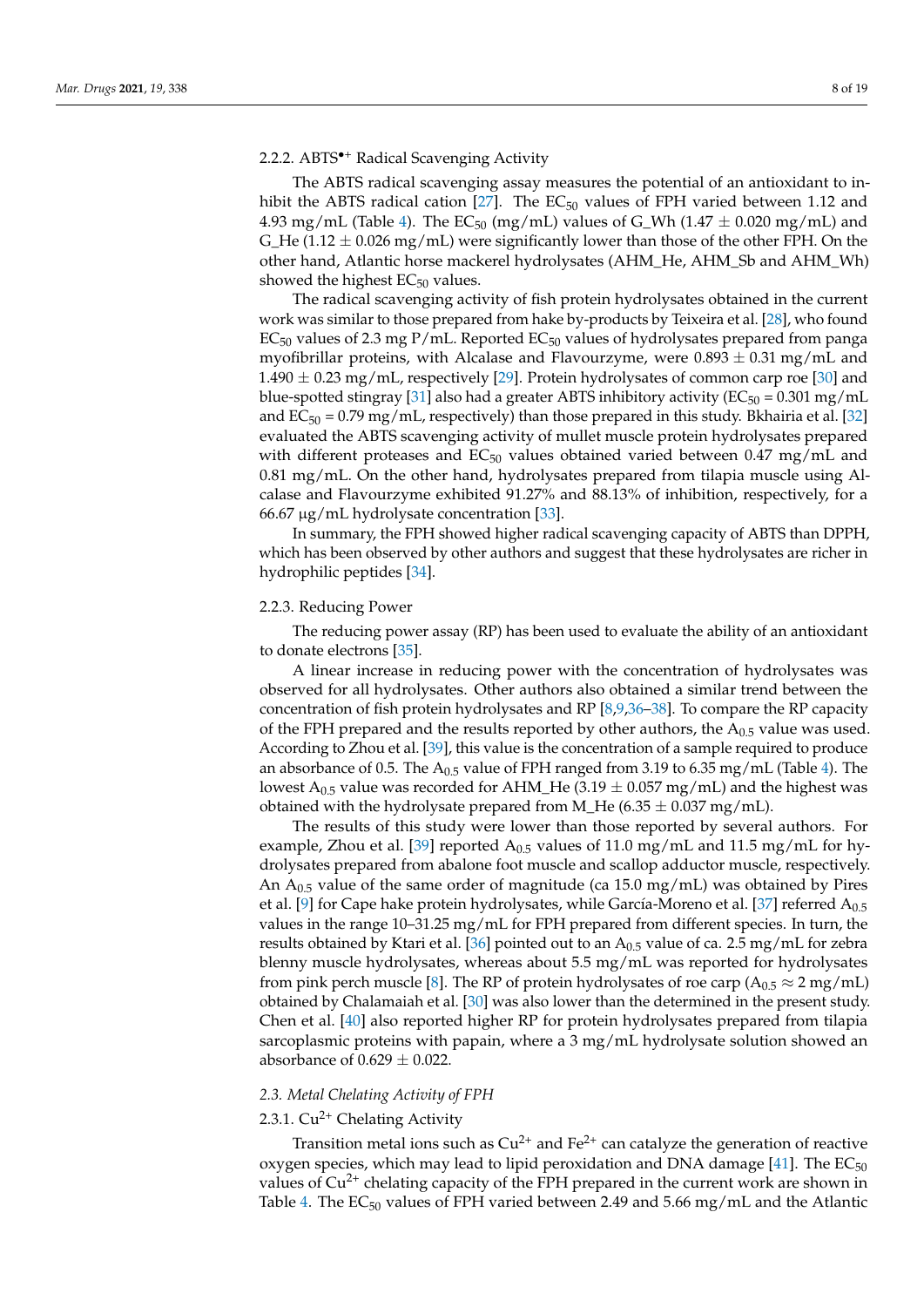horse mackerel hydrolysates (AHM\_He and AHM\_Wh) and megrim hydrolysates (M\_He and M\_Wh) had the lowest values. Conversely, blue whiting hydrolysates presented significantly higher  $EC_{50}$  values.

The different FPH had  $EC_{50}$  values similar to those referred by You et al. [\[42\]](#page-17-15) for protein hydrolysates prepared from loach muscle with papain ( $EC_{50} = 2.89 \pm 0.01$  mg/mL) and Chai et al. [\[31\]](#page-17-4) for hydrolysates obtained from Blue-spotted Stingray muscle with Alcalase ( $EC_{50}$  = 2.14  $\pm$  0.014 mg/mL). On the other hand, the Cu<sup>2+</sup> chelating capacity of the FPH prepared in the current study were lower than that of hydrolysates prepared from Cape hake by-products by Teixeira et al. [\[27\]](#page-17-0) ( $EC_{50} = 1.4 \pm 0.1$  mg/mL).

The  $Cu^{2+}$  chelating activity of the different hydrolysates could be related to the presence of high content of carboxylic acids (Asp and Glu) which are mainly responsible for the chelating activity of protein hydrolysates as mentioned by Zhu et al. [\[43\]](#page-17-16).

# 2.3.2. Fe<sup>2+</sup> Chelating Activity

The chelating capacity of peptides depends not only on their size, but also on the amino acids' composition and respective sequence in the peptides. For example, peptides with histidine show a strong chelating ability of metal ions due to the presence of the imidazole ring [\[17\]](#page-16-16). Such as in the  $Cu^{2+}$  chelation, the amino acids involved in the Fe<sup>2+</sup> chelation are also Asp, Glu and His, as reported by Kong and Xiong [\[44\]](#page-17-17).

The Fe<sup>2+</sup> chelating ability of FPH is shown in Table [4.](#page-6-0) All hydrolysates showed higher  $Fe<sup>2+</sup>$  chelating activity than Cu<sup>2+</sup> chelating activity, as evidenced by the lower EC<sub>50</sub> values achieved (0.26–0.53 mg/mL). In general, the  $EC_{50}$  values of all hydrolysates were similar but FPH prepared from skins and bones presented lower  $EC_{50}$ . However, AHM\_He (heads) showed the highest  $EC_{50}$  value.

These values were of the same order of magnitude of those referred by Kumar et al. [\[7\]](#page-16-6) for hydrolysates prepared from skins of horse mackerel and croaker. Likewise, reported data from viscera of black pomfret [\[45\]](#page-17-18), from several Mediterranean fish species [\[37\]](#page-17-12) and from Cape-hake by-products [ $28$ ], showed EC<sub>50</sub> values of the same magnitude. However, higher EC<sub>50</sub> values were obtained in hydrolysates prepared from yellow stripe trevally [\[23\]](#page-16-21) and in tuna liver hydrolysates [\[46\]](#page-17-19). On the other hand, hydrolysates prepared from bluespotted stingray presented lower  $EC_{50}$  [\[31\]](#page-17-4) than those prepared in this study.

Intarasirisawat et al. [\[47\]](#page-17-20) showed that the chelating capacity of  $Fe^{2+}$  of tuna eggs protein hydrolysates increased with the degree of hydrolysis. According to these authors, the stereochemical impediment of peptides with a larger average size could decrease the ability to migrate and chelate the target metal ion. However, in the current study, the hydrolysates prepared from skins and bones had the lowest average peptides size and the lowest  $Fe<sup>2+</sup>$  chelating capacity.

FPH hydrolysates prepared in this work exhibited higher chelating activity for  $Fe^{2+}$ than for  $Cu^{2+}$ .

#### *2.4. Anti-Diabetic Activity*

α-Amylase and α-Glucosidase Inhibitory Activities

The inhibition of  $\alpha$ -amylase and  $\alpha$ -glucosidase activities has been considered a significant approach for controlling obesity. The hydrolyzed dietary carbohydrates are the main source of increased level of glucose in blood. Thus, the inhibition of amylases and glucosidases would avoid complex polysaccharides from becoming hydrolyzed and then absorbed in bloodstream. The anti-obesity activity of FPH prepared with different species and by-products was evaluated by the inhibitory activity of these two enzymes.

The  $\alpha$ -amylase inhibitory activity of the FPH was measured as a function of hydrolysate concentration in order to achieve the half maximal inhibitory concentration  $(IC_{50})$ . As shown in Table [5,](#page-9-0) there were big differences in the inhibitory capacity among FPH, as evidenced by the  $IC_{50}$  values recorded which ranged between 5.70 and 84.37 mg/mL. Nevertheless, an increase in this activity with increasing hydrolysate concentration was observed. Among FPH, BW\_He and BW\_Sb showed the highest α-amylase inhibitory activity.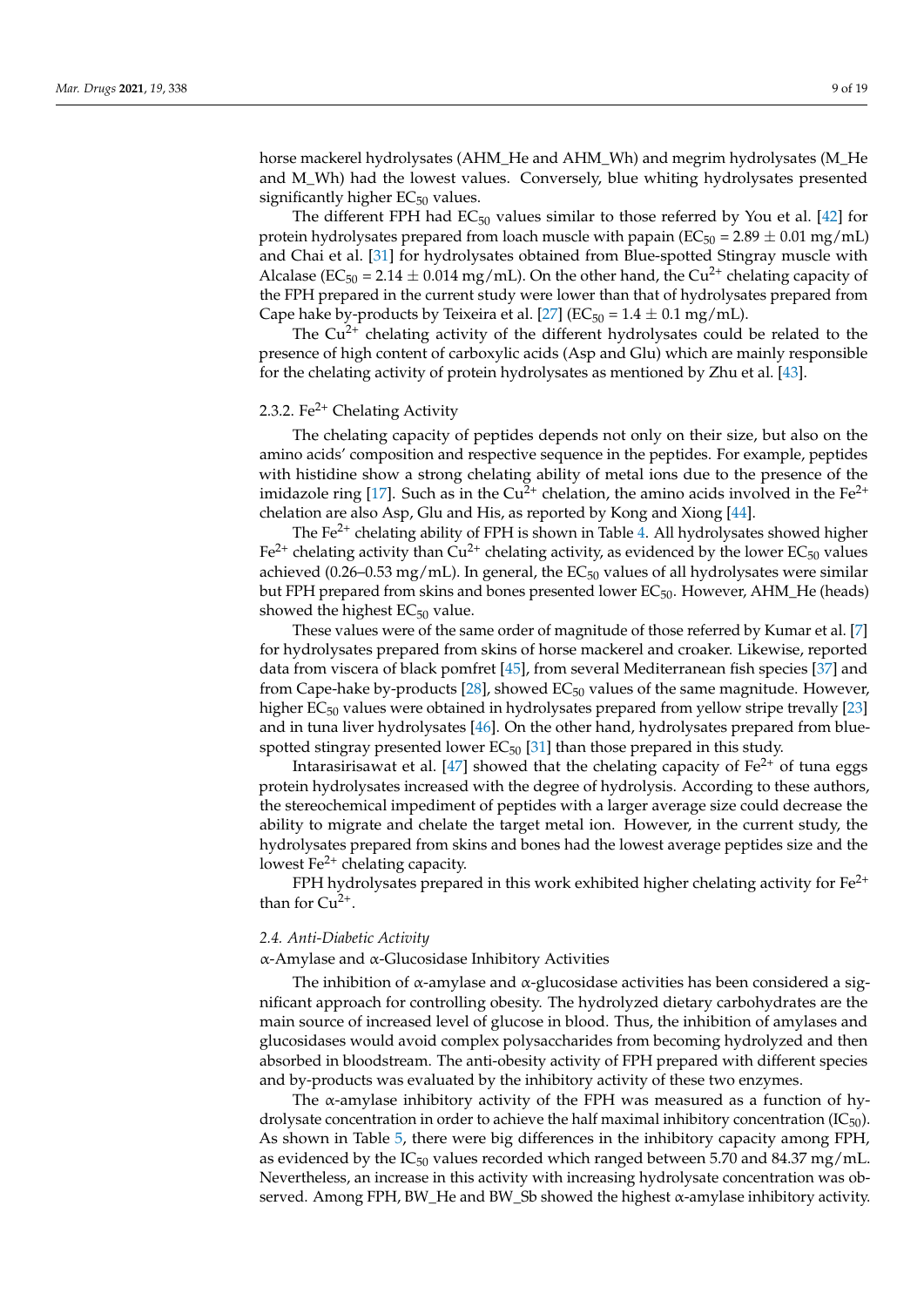In contrast, Po\_He and AHM\_Wh exhibited a significantly lower α-amylase inhibitory activity and in the case of Po\_Wh and RS\_He, 50% of inhibition was not attained in the range of concentrations tested. These big differences in the inhibitory activity among FPH may be attributed, as in the case of other biological activities, to the smaller size and amino acid composition of hydrolysate peptides. The presence of Gly or Phe at the N-terminal and Phe or Leu at the C-terminal in the peptide chains affected the α-amylase inhibitory activity as reported by Ngoh and Gan [\[48\]](#page-17-21).

<span id="page-9-0"></span>**Table 5.** ACE, α-amylase and α-glucosidase inhibitory activities of FPH prepared with heads (He), skins and bones (Sb) and whole fish (Wh) of fish discards. BW: blue whiting, M: megrim, RS: red scorpionfish, Po: pouting, Gu: gurnard and AHM: Atlantic horse mackerel.

| <b>FPH</b> | $IC_{50}$ (mg/mL)                  | % Inhibition<br>$(5 \text{ mg/mL})$ |                                   |
|------------|------------------------------------|-------------------------------------|-----------------------------------|
|            | $\alpha$ -Amylase                  | $\alpha$ -Glucosidase               | <b>ACE</b>                        |
| BW_He      | $5.70 \pm 0.67$ <sup>a</sup>       |                                     | $61.20\pm7.83$ $^{\rm a}$         |
| M_He       | $18.49 \pm 1.90$ b,c,d             | $216.9 \pm 26.3$ g,h,i              | $76.58 \pm 2.72$ a,b,c            |
| RS He      |                                    | $155.5 \pm 4.1$ d,e,f,g             | $64.22\pm2.46$ a,b                |
| Po_He      | $60.29 \pm 9.46$ 8                 | $154.4 \pm 3.5$ d,e,f,g             | $79.35 \pm 17.01$ a,b,c           |
| Gu_He      | $17.42 \pm 0.49$ a,b,c,d           | $247.8 \pm 19.9$ h,i,j              | $69.28 \pm 5.10$ a,b,c            |
| AHM_He     | $24.96\pm6.73$ $^{\mathrm{c,d,e}}$ | $83.1 \pm 4.0$ b,c                  | $60.77$ $\pm$ 2.44 $^{\rm a}$     |
| BW_Sb      | $13.96 \pm 0.71$ <sup>a,b</sup>    |                                     | $77.68 \pm 2.15$ a,b,c            |
| M_Sb       | $33.66 \pm 2.93$ e,f               | $103.7 \pm 15.2$ b,c,d              | 79.40 $\pm$ 2.01 a,b,c            |
| RS Sb      | $27.14 \pm 0.96$ <sup>c,d,e</sup>  | $21.8 \pm 8.9^{\text{ a}}$          | $77.79 \pm 1.06$ a,b,c            |
| Po_Sb      | 33.27 $\pm$ 1.04 <sup>e</sup>      | $133.7 \pm 2.9$ a,c,d,e             | $82.10 \pm 2.72$ b,c              |
| $Gu$ Sb    | $27.82 \pm 9.75$ c,d,e             | $214.5 \pm 9.0$ g,h,i               | $82.41 \pm 2.19$ b,c              |
| AHM_Sb     | $29.33\pm2.34$ $^{\rm d,e}$        | $75.1\pm1.5^{\text{ b}}$            | $70.71 \pm 3.09$ a,b,c            |
| BW_Wh      | $18.51 \pm 1.53$ b,c,d             | $156.9 \pm 7.2$ d,e,f,g             | $82.69 \pm 12.81$ b,c             |
| M_Wh       | $44.06 \pm 2.65$ <sup>f</sup>      | $300.0 \pm 25.8$ <sup>j</sup>       | $85.95\pm0.56$ $^{\rm c}$         |
| RS_Wh      | $23.50 \pm 1.49$ b,c,d,e           | $256.7 \pm 58.1$ <sup>i,j</sup>     | 77.07 $\pm$ 1.02 a,b,c            |
| Po Wh      |                                    | $187.7 \pm 36.1$ e,f,g,h            | $66.60 \pm 6.22$ <sup>a,b,c</sup> |
| Gu_Wh      | $16.71 \pm 0.25$ a,b,c             | $203.5 \pm 14.8$ f,g,h,i            | $72.78 \pm 5.57$ a,b,c            |
| AHM_Wh     | $84.37 \pm 5.21$ <sup>h</sup>      | $143.3 \pm 0.8$ c,d,e,f             | $75.58 \pm 4.48$ <sup>a,b,c</sup> |

Results are expressed as mean  $\pm$  standard deviations. Different letters in same column indicate significantly different means ( $p < 0.05$ ).

A limited number of works on the α-amylase inhibitory activity of fish protein hydrolysates have been published. Siala et al. [\[49\]](#page-17-22) followed a different methodology to measure the inhibition of  $\alpha$ -amylase by grey triggerfish muscle hydrolysates and very low IC<sub>50</sub> values, in the range of 90–93  $\mu$ g/mL, were reported. In addition, Salem et al. [\[50\]](#page-17-23), in a study on the α-amylase inhibition by hydrolysates of octopus prepared with different enzymes, obtained values of  $IC_{50}$  between 61.34  $\mu$ g/mL for the hydrolysate prepared with Esperase and  $66.22 \mu g/mL$  for the hydrolysate obtained with Bacillus subtilis A26. Low α-amylase inhibition was also observed for silver warehou, barracouta and Australian salmon hydrolysates [\[51\]](#page-17-24).

In what concerns  $\alpha$ -glucosidase inhibitory activity a concentration-dependent activity was observed for all protein hydrolysates at concentrations between 25 and 200 mg/mL. However, 50% inhibition was not achieved for BW\_He and BW\_Sb hydrolysates. The  $IC_{50}$ values ranged between 21.8 (RS\_Sb) and 300 mg/mL (RS\_Wh).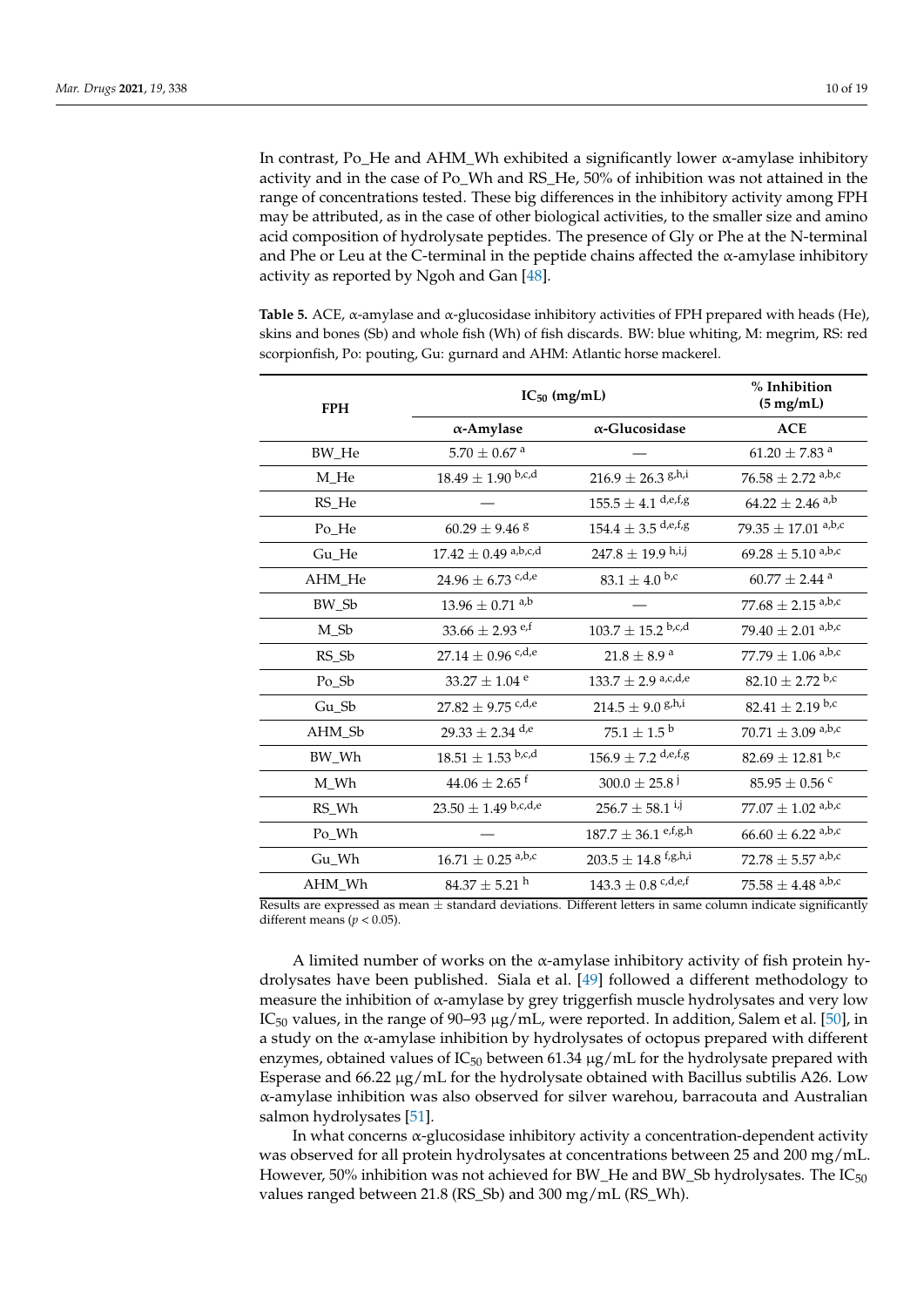A study with sardine muscle hydrolysates showed inhibitory activity against αglucosidase with an  $IC_{50}$  value of 48.7 mg/mL when PNP-G was used as substrate [\[52\]](#page-17-25). On the other hand, Medenicks and Vasiljevic [\[51\]](#page-17-24) reported that no  $\alpha$ -glucosidase inhibition was observed for silver warehou, barracouta and Australian salmon hydrolysates. Like α-amylase inhibitory activity, α-glucosidase inhibitory of fish peptides has also not been broadly studied. Thus, the FPH inhibitory activity was compared with that obtained on protein hydrolysates from other types of proteinous raw material. For example, Wang et al. [\[53\]](#page-18-0) reported an IC<sub>50</sub> value of 4.94  $\pm$  0.07 mg/mL for α-glucosidase inhibitory activity of soy protein hydrolysates. The α-glucosidase inhibitory activity of pea protein hydrolysates was  $38.39 \pm 1.58\%$  for a 20 mg/mL hydrolysate concentration [\[54\]](#page-18-1). On the other hand, using the same hydrolysate concentration, Karimi et al. [\[55\]](#page-18-2) reported an inhibitory activity of corn germ protein hydrolysates prepared with enzymes, on the range of 12.8 and 37.1%. Arise et al [\[56\]](#page-18-3) reported strong  $\alpha$ -glucosidase inhibitory activity  $(65.81 \pm 1.95%)$  for a *Luffa cylindrica* seeds hydrolysates  $(1 \text{ mg/mL})$ .

#### *2.5. ACE Inhibitory Activity*

The ability of hydrolysates to inhibit the ACE is shown in Table [5.](#page-9-0) All FPH with 5 mg/mL concentration exhibited high ACE inhibitory activity (61.20–85.95%). In general, FPH prepared from heads had lower ACE inhibitory activity (60.77–79.35%). On the other hand, the highest inhibition percentage was achieved with M\_Wh. It is noteworthy that hydrolysates prepared from heads had peptides with larger molecular sizes. This agrees with the results reported by Bougatef et al. [\[57\]](#page-18-4) who observed an increase in ACE inhibition with increasing degree of hydrolysis of sardinella (*Sardinella aurita*) protein by-products.

The ACE inhibitory activity percentage obtained in the current study is similar to the reported by other authors [\[58–](#page-18-5)[61\]](#page-18-6). However, other authors referred  $IC_{50}$  values of 0.34–0.41 mg/mL for salmon gelatin hydrolysates prepared with Alcalase [\[62\]](#page-18-7) and 0.34 mg/mL for squid gelatin hydrolysates [\[63\]](#page-18-8).

It is well known that the  $IC_{50}$  value of fish protein hydrolysates depends on several parameters such as enzyme and substrate used in the hydrolysis and hydrolysis conditions. These factors will lead to the formation of peptides with different molecular weights and amino acid sequences that ultimately will be responsible for the differences in the ACE inhibitory activities achieved.

#### *2.6. Principal Components Analysis*

A multivariate analysis of the relationship between data obtained from amino acids profile and antioxidant activities of FPH was conducted in order to detect groups of samples (Figure [1\)](#page-11-0). The results show that the first principal component (PC1, 36.46% of the total explained variance) is strongly correlated with Leu (loading 0.93), Ile (0.93), Gly (−0.96), Ala (−0.87), Val (0.86), Pro (−0.85) and Lys (0.83). The second PC (PC2, 13.57% of the total explained variance) is correlated with ACE inhibitory activity, DPPH radical scavenging activities, Fe<sup>2+</sup> chelating activity and Mw (loadings were  $0.75$ ,  $-0.59$ ,  $-0.66$ , 0.57 respectively), while ABTS is correlated with the third PC.  $Cu^{2+}$  chelating activity is correlated with the fourth PC, but it is not plotted as it did not add information to the study.

The plot (PC1 vs. PC2) shows a clear separation of FPH prepared from the different raw material based on PC1, specially on Gly, Ala and Pro content. FPH prepared from skins and bones were richer in Pro, Ala and Gly than those prepared from heads and whole fish. On the other hand, FPH prepared from heads had higher levels of Met, Tir and Glu while FPH obtained from whole fish had higher levels of Hist, Thr, Cys, Phe, Leu, Lys, Val and IIe. FPH prepared from heads and whole fish are separated in two groups based on PC2. FPH prepared from heads had lower ACE inhibitory activity, but higher Mw and Mn, DPPH radical scavenging activity and  $Fe<sup>2+</sup>$  chelating activity. The findings suggested by PCA were supported by ANOVA.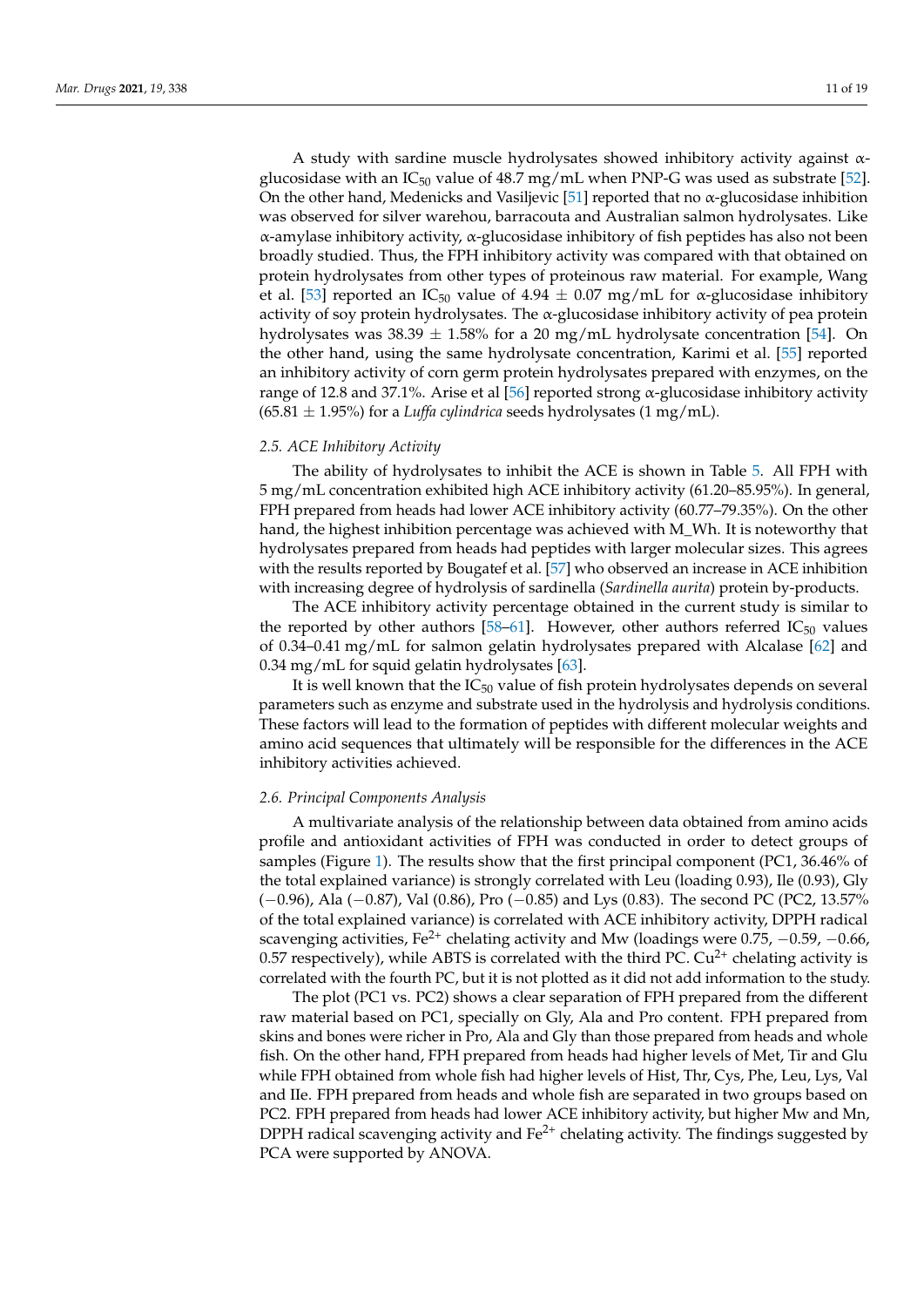<span id="page-11-0"></span>

activities (Fe<sup>2+</sup> and Cu<sup>2+</sup>), molecular weight profile (Mn and Mw),  $\alpha$ -amylase,  $\alpha$ -glucosidase and ACE inhibitory activities of FPH prepared from heads (He), skins and bones (Sb) and whole fish (Wh) of fish discards. A-Ala, R-Arg, D-Asp, C-Cys, E-Glu, G-Gly, H-His, I-Ile, L-Leu, K-Lys, M-Met, F-Phe, P-Pro, S-Ser, T-Thr, Y-Tyr, V-Val. Asp, C-Cys, E-Glu, G-Gly, H-His, I-Ile, L-Leu, K-Lys, M-Met, F-Phe, P-Pro, S-Ser, T-Thr, Y-Tyr, V-Val **Figure 1.** Principal component analysis (PCA) of amino acid composition, antioxidant activities (DPPH, ABTS, RP), chelating

(PC1 and PC2) suggests a correlation between DPPH radical scavenging activity and Fe<sup>2+</sup> chelating activity (r = 0.73), DPPH and ACE inhibitory activity (r =  $-0.60$ ) and between DPPH and Pro (r = -0.51). ACE inhibitory activity is correlated with Fe<sup>2+</sup> chelating activity  $(r = -0.64)$ , with α-amylase inhibitory activity (r = 0.55) and with RP (r = 0.50). The proximity of the projection of variables in the plot of principal components

# **3. Material and Methods are separated in the separated in the separated in the separated in the separated in the separated in the separated in the separated in the separated in the separated in the separated in the separa**

# **3.1. Fish Materials** *acceleration* $\mathbf{A}^T \mathbf{A}$  **in the material of the set of the materials <b>***acceleration acceleration acceleration* **<b>***acceleration acceleration acceleration* **<b>***acceleration acc*

Fish protein hydrolysates (FPH) were obtained using, as substrates, some of the most discarded fish species by the North-West Spain fishing fleet, namely gurnard (Gu, *Trigla* spp.), Atlantic horse mackerel (AHM, *Trachurus trachurus*), blue whiting (BW, *Micromesistius* poutassou), red scorpionfish (RS, *Scorpaena scrofa*), pouting (Po, *Trisoreptus luscus*) and fourspot megrim (M, Lepidorhombus boscii). These species were captured in the North Atlantic Ocean (ICES areas VIIIc and IXa) in 2020, separated on board from commercial species and directly preserved in ice. After landing, a part of the fish was separated for processing as fish were then processed in a meat-bone-skin separator (Josmar JM-301, Pontevedra, Spain) for fish mince production. Whole fish, heads and skins and bones from each mentioned fish species were subsequently homogenized by grinding and then stored at  $-18$  °C until  $\frac{d}{dx}$  as substrated for  $\frac{1}{1+\frac{1}{1+\frac{1}{1+\frac{1}{1+\frac{1}{1+\frac{1}{1+\frac{1}{1+\frac{1}{1+\frac{1}{1+\frac{1}{1+\frac{1}{1+\frac{1}{1+\frac{1}{1+\frac{1}{1+\frac{1}{1+\frac{1}{1+\frac{1}{1+\frac{1}{1+\frac{1}{1+\frac{1}{1+\frac{1}{1+\frac{1}{1+\frac{1}{1+\frac{1}{1+\frac{1}{1+\frac{1}{1+\frac{1}{1+\frac{1}{1+\frac{1}{1+\frac{1}{1+\frac{1}{1+\frac{1}{1$ whole fish, and the rest of discards were manually headed and gutted. Headed and gutted used as substrates for FPH.

# spp.), Atlantic horse mackerel (AHM, Trachurus trachurus), blue whiting (BW, Mi-*3.2. Production of Fish Protein Hydrolysates*

Hydrolysis was performed in a controlled pH-Stat system with a 5 L glass reactor mixing 1 kg of grinded discards with 2 L of distilled water (1:2). As an alkaline reagent north at the North Atlantic Ocean (ICES) in 2020, the and IXan IXan IXa) in 2020, separated out, in all for pH-control, 5 M NaOH was employed. The proteolysis step was carried out, in all commercial species and directly preserved in the fish was part of the fish was part of the fish was cases, at 60 ℃, pH 8.65, adding 1% (*v*/*w*) of Alcalase 2.4 L (2.4 Anson Unit/g, Novozymes, Nordisk, Bagsværd, Denmark), under continuous stirring at 200 rpm for 4 h [\[64\]](#page-18-9). The commercial endoprotease, Alcalase, was applied for the production of fish hydrolysates due to its well-known high proteolytic activity and efficiency to digest a broad type of marine wastes. After hydrolysis, the slurry was filtered (100 mm) to remove bones and the filtrate was centrifuged (15,000 *g* for 20 min) to separate oil and hydrolysates. Immediately, *3.2. Production of Fish Protein Hydrolysates*  for 72 h. To maintain their stability, dry FPH were subsequently vacuum-packed and stored at −18 °C until use. these FPH were heated (90  $\degree$ C/15 min) for enzyme deactivation and dried by lyophilization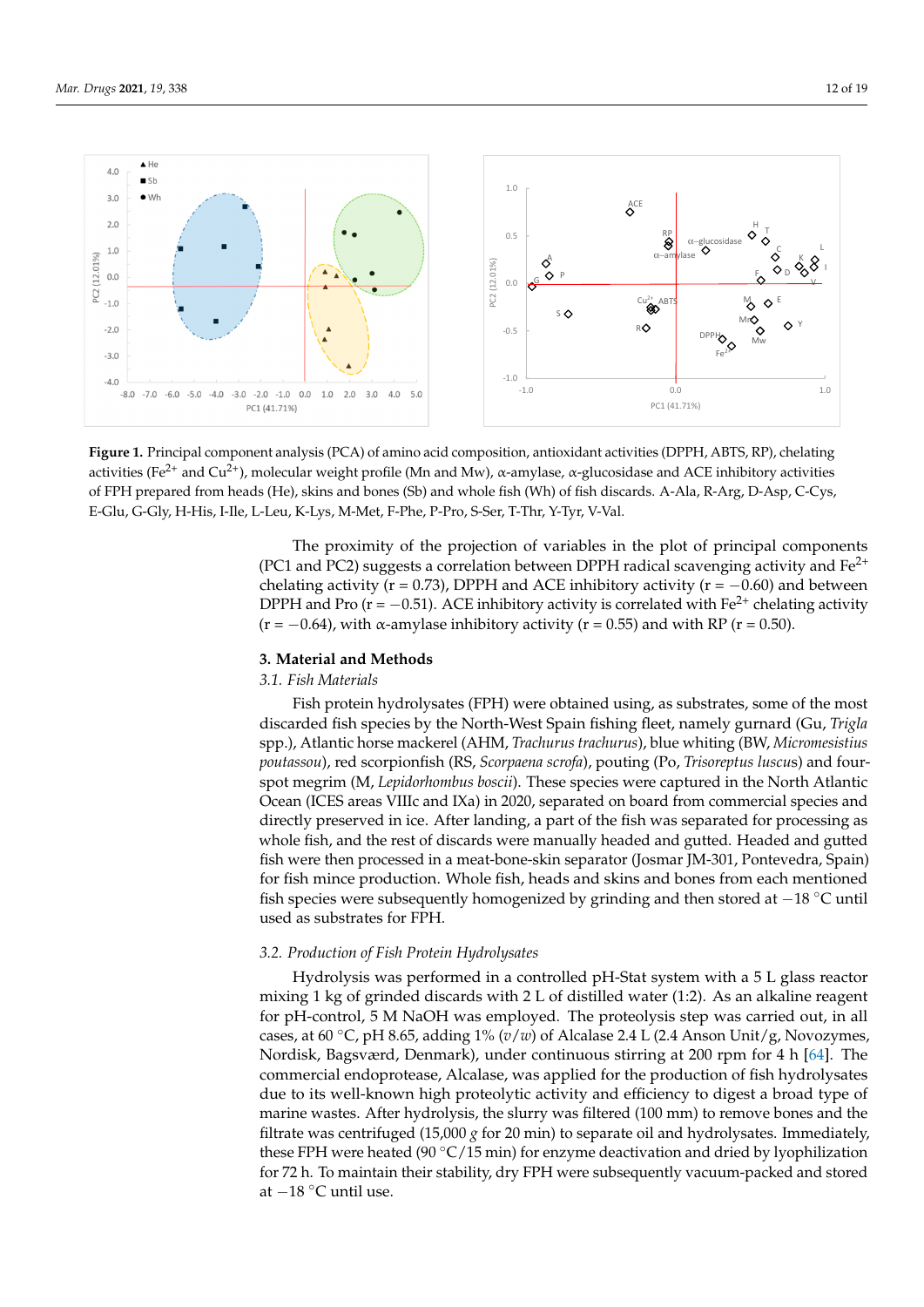## *3.3. Chemical Characterization of FPH*

The yield of FPH production  $(Y \in \mathbb{R}^n, v/w)$  was calculated as the ratio between the volume of final FPH obtained after bones and oil separation and the sum in weight of the solid substrate, water and alkalis added for proteolysis. Moisture (Mo), ash and organic matter (OM) and total protein calculated as total nitrogen  $\times$  6.25 of FPH were determined following the AOAC methods [\[65\]](#page-18-10). Total fat content (TF) was determined according to Bligh and Dyer [\[66\]](#page-18-11). The in vitro FPH digestibility was done following the pepsin method (AOAC Official Method 971.09) with the modifications reported by Miller et al. [\[67\]](#page-18-12).

#### *3.4. Amino Acid Analysis*

The amino acid profile was quantified by ninhydrin reaction, using an amino acid analyzer (Biochrom 30 series, Biochrom Ltd., Cambridge, UK), according to the method of Moore et al. [\[68\]](#page-18-13).

## *3.5. Molecular Weight Analysis*

The molecular weight distributions of FPH were obtained by Gel Permeation Chromatography (GPC,) [\[69\]](#page-18-14). The system (Agilent 1260 HPLC, Santa Clara, CA, USA) consisted of a quaternary pump, injector, column oven, refractive index, diode array and dual-angle light scattering detectors. The samples were eluted with 0.15 M ammonium acetate/0.2 M acetic acid (pH 4.5) at 1 mL/min after a 100  $\mu$ L injection. Separation was achieved with a set of four Proteema columns (PSS GmbH, Mainz, Germany): precolumn (5 µm,  $8 \times 50$  mm), 30 Å (5  $\mu$ m, 8  $\times$  300 mm), 100 Å (5  $\mu$ m, 8  $\times$  300 mm) and 1000 Å (5  $\mu$ m, 8  $\times$  300 mm) kept at 30 ◦C. Detectors were calibrated with a polyethylene oxide standard with an average weight molecular weight of 106 kDa (polydispersity index 1.05) from PSS (Mainz, Germany). Number average molecular weight (Mn) and average molecular weight estimations were conducted with refractive index increments (dn/dc) of 0.185.

#### *3.6. Biological Activities*

# 3.6.1. DPPH Radical Scavenging Activity

The determination of DPPH radical scavenging activity was carried out according to the method of Shimada et al. [\[70\]](#page-18-15) with some adjustments as described by Picot et al. [\[71\]](#page-18-16). One milliliter of the different FPH hydrolysates  $(1-5 \text{ mg/mL})$  was added and mixed with 1.0 mL of 0.1 mM DPPH solution in 95% ethanol in an *Eppendorf* tube. The solution was stored for 1 h at room temperature in the dark; thereafter, samples were centrifuged at 10,000  $\chi$  for 10 min. The absorbance of the solution was measured at 517 nm using an Evolution 201 UV-Visible Spectrophotometer (Thermo Scientific, Waltham, MA, USA). The control was prepared using distilled water instead of the sample solution. The radical scavenging activity of FPH was calculated by the percentage inhibition of DPPH as follows:

$$
DPPH' \text{ scavenging activity } (\%) = \frac{Abs_{control} - Abs_{sample}}{Abs_{control}} \times 100
$$

where Abs<sub>sample</sub> and Abs<sub>control</sub> correspond to the absorbance of sample and control, respectively. All analyses were made at least in triplicate and the results are presented as mean values.

#### 3.6.2. ABTS Radical Scavenging Activity

The ABTS radical scavenging activity of FPH was performed according to Re et al. [\[72\]](#page-18-17). ABTS radical cation ABTS<sup>\*+</sup> was prepared with a final concentration of 7 mM ABTS in 2.45 mM potassium persulfate. This mixture was kept in the dark at room temperature for 16 h before use. ABTS<sup>\*+</sup> solution was diluted with 5 mM sodium phosphate buffer (pH 7.4) to obtain an absorbance value of  $0.70 \pm 0.02$  at 734 nm. A 20 µL aliquot of hydrolysates solution at different concentrations (0.5–10 mg/mL) was mixed with 2 mL of ABTS<sup> $\bullet$ +</sup> solution and then incubated in the dark at 30 °C for 6 min. The absorbance values of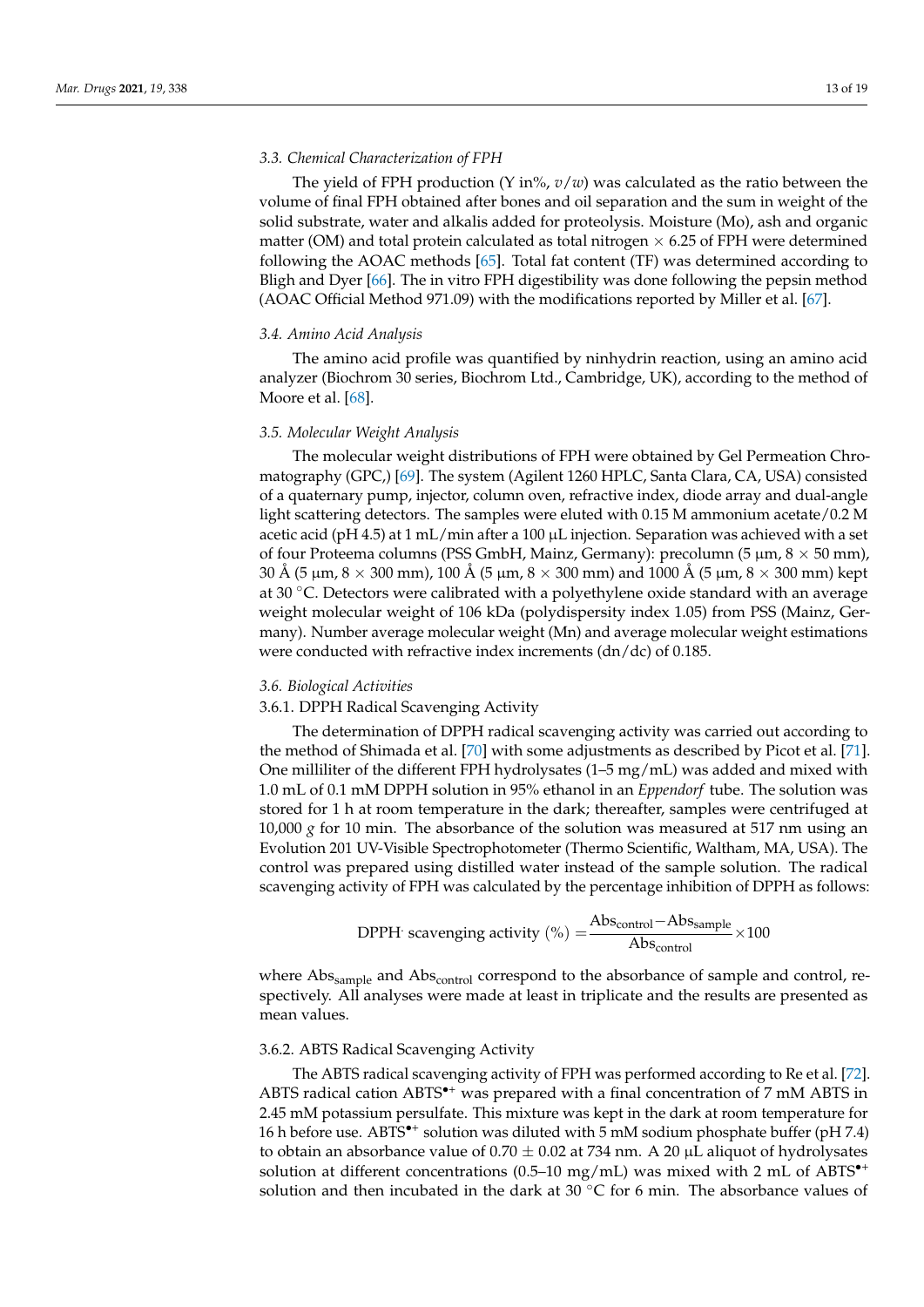the mixture were read at 734 nm using an Evolution 201 UV-Visible Spectrophotometer (Thermo Scientific). The control was prepared in the same manner using distilled water instead of the sample solution. All determinations were made at least in triplicate and the  $EC_{50}$  value was calculated for each hydrolysate. The ABTS scavenging activity was calculated according to the following equation:

$$
ABTS^{\bullet+}scavending activity (\%) = \frac{Abs_{control} - Abs_{sample}}{Abs_{control}} \times 100
$$

where  $Abs_{control}$  represents the absorbance of the control and  $Abs_{sample}$  represents the absorbance of sample.

## 3.6.3. Reducing Power

The reducing power was determined following Oyaizu's method [\[73\]](#page-18-18). Two milliliters of hydrolysate solutions with different concentrations (1–10 mg/mL) were mixed with 2.0 mL phosphate buffer (0.2 M, pH 6.6) and 2.0 mL potassium ferricyanide 1%. After being incubated for 20 min at 50 °C, 2.0 mL of TCA 10% were added and centrifuged at 1500  $g$ for 10 min. Finally, 2.0 mL of the supernatant solution were mixed with 2.0 mL distilled water and 0.4 mL of 0.1% ferric chloride (FeCl3) and the absorbance measured at 700 nm (Evolution 201 UV-Visible Spectrophotometer, Thermo Scientific), after 10 min incubation in the dark. The control was prepared using distilled water instead of sample solution. All analyses were carried out at least in triplicate. The concentration for the absorbance value of 0.5 value  $(A<sub>0.5</sub>)$  was determined for each hydrolysate.

# 3.6.4.  $Cu^{2+}$  Chelating Activity

Copper chelating activity was evaluated by copper chelate titration using pyrocatechol violet (PV) as the metal chelating indicator [\[74\]](#page-18-19), as described by Torres-Fuentes et al. [\[75\]](#page-18-20) with slight modifications.

One milliliter of 0.1 mg/mL CuSO<sub>4</sub> in 50 mM sodium acetate buffer pH 6.0 was mixed with 1 mL of sample solution prepared at different concentrations (0.1–2 mg/mL). Then, 250 µL of PV 0.3 mM in 50 mM sodium acetate buffer pH 6.0 were added and the  $PV+Cu^{2+}$ complex was formed. The absorbance was read at 632 nm (Evolution 201 UV-Visible Spectrophotometer, Thermo Scientific). The control was prepared in the same way by using distilled water instead of the sample solution. All determinations were carried out at least in quadruplicate and the  $EC_{50}$  was estimated for each hydrolysate. Chelating activity was calculated using the following formula:

Copper chelating activity (%) = 
$$
\frac{\text{Abs}_{control} - \text{Abs}_{sample}}{\text{Abs}_{control}} \times 100
$$

where Abs<sub>sample</sub> and Abs<sub>control</sub> correspond to the absorbance of sample and control, respectively.

# 3.6.5. Fe $^{2+}$  Chelation Activity

The iron chelating activity of the FPH was estimated by the method described by Decker and Welch [\[76\]](#page-18-21). Briefly, to 1 mL of each sample solution prepared at different concentrations (0.1–5 mg/mL), 3.7 mL of distilled water and 100  $\mu$ L of 2 mM ferrous chloride were added and mixed. Then, the reaction was initiated by the addition of 200  $\mu$ L of 5 mM ferrozine solution and the mixture was vortexed and kept at room temperature for 10 min. The absorbance of the resulting solution was read at 562 nm (Evolution 201 UV-Visible Spectrophotometer, Thermo Scientific). The control was prepared the same way by using distilled water instead of the sample solution. All determinations were carried out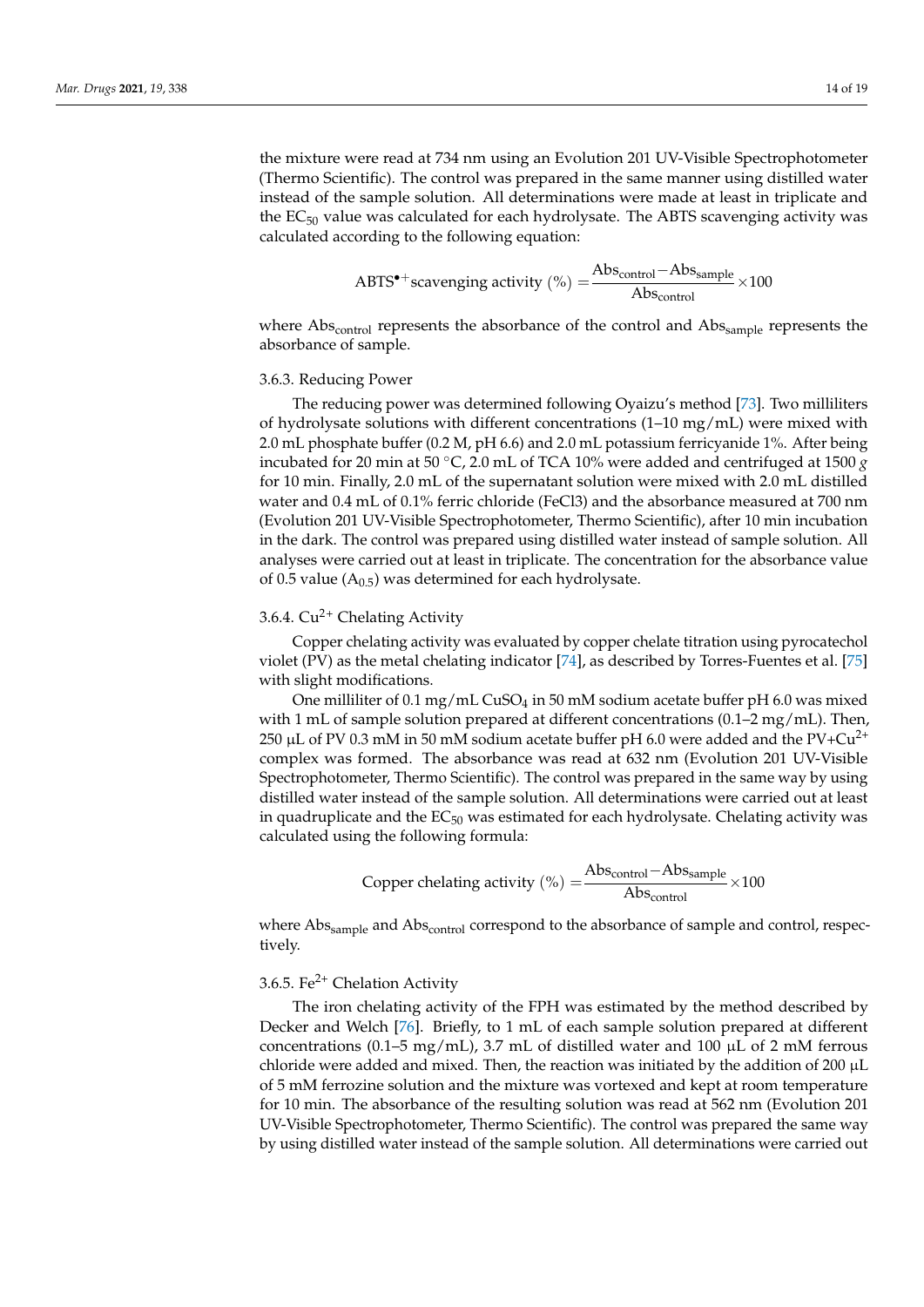at least in quadruplicate and the  $EC_{50}$  value was determined. The percentage of inhibition of ferrozine  $Fe^{2+}$  complex formation was calculated by the formula:

$$
Iron chelating activity (\%) = \frac{Abs_{control} - Abs_{sample}}{Abs_{control}} \times 100
$$

where  $Abs_{control}$  is the absorbance of ferrozine+ $Fe^{2+}$ complex in the absence of hydrolysate sample and  $\text{Abs}_{\text{sample}}$  is the absorbance of ferrozine+Fe<sup>2+</sup>complex in the presence of hydrolysate sample.

#### 3.6.6. α-Amylase Inhibitory Activity

The  $\alpha$ -amylase inhibitory activity was measured using the method described by Hansawasdi et al. [\[77\]](#page-18-22). Briefly, the starch azure used as a substrate was previously boiled at a concentration of 1% in 0.05 M Tris-HCl and 0.01 M CaCl<sub>2</sub> buffer (pH 6.9) for 5 min. After pre-incubation of the starch azure solution at  $37 \degree C$  for 20 min, 500 µL of this solution were added to 500  $\mu$ L of hydrolysate sample (25–200 mg/mL) and 500  $\mu$ L of a porcine pancreatic α-amylase (PPA) solution  $(2.8 \text{ U/mL}$  in the above mentioned buffer). The mixture was incubated for 10 min at 37 °C and the reaction stopped by adding 500  $\mu$ L of 50% acetic acid. The mixture was then centrifuged at 4500 rpm for 5 min at 4 ◦C and the absorbance of the resulting supernatant was measured at 595 nm (Evolution 201 UV-Visible Spectrophotometer, Thermo Scientific). The percentage of  $\alpha$ -amylase inhibition was calculated as follows:

$$
\alpha\text{-Amylase inhibitory activity } (\%) = \frac{(A_{c+}-A_{c-})-(A_s-A_b)}{A_{c+}-A_{c-}} \times 100
$$

where  $A_s$  is the absorbance of the test sample (assay with hydrolysate and PPA),  $A_b$  is the absorbance of the blank (assay with hydrolysate and without PPA),  $A_{c+}$  is the absorbance of the positive control (assay without hydrolysate and with PPA) and A<sub>c−</sub> is the absorbance of positive control blank (assay without hydrolysate and PPA). All the assays were performed at least in triplicate and the results are presented as mean values.

## 3.6.7.  $\alpha$ -Glucosidase inhibitory activity

The  $\alpha$ -glucosidase inhibitory activity was determined according to the methodology described by Kwon et al. [\[78\]](#page-18-23). Briefly, 50  $\mu$ L of FPH solution with different concentrations (25–200 mg/mL) and 100  $\mu$ L of  $\alpha$ -glucosidase (1 U/mL) were pre-incubated at 25 °C for 10 min. After that, 50 µL of the substrate *p*-NPG (5 mM *p*-nitrophenyl–α-D-glucopyranoside in phosphate buffer 0.1 M, pH 6.8) were added. The samples were submitted to an incubation at 25 ◦C during 5 min. The absorbance was measured at 405 nm in a microplate reader (Bio Rad model 680, Hercules, CA, USA). The percentage of inhibition was expressed by the following equation:

$$
\alpha\text{-Glucosidase inhibitory activity } (\%) = \frac{(A_{c+} - A_{c-}) - (A_s - A_b)}{A_{c+} - A_{c-}} \times 100
$$

where  $A_s$  is the absorbance of the test sample (assay with hydrolysate and  $\alpha$ -glucosidase),  $A_b$  is the absorbance of the blank (assay with hydrolysate and without  $\alpha$ -glucosidase),  $A_{c+}$ is the absorbance of the positive control (assay without hydrolysate and with  $\alpha$ -glucosidase) and  $A_{c-}$  is the absorbance of positive control blank (assay without hydrolysate and  $\alpha$ glucosidase). All the assays were performed at least in triplicate and the results are presented as mean values. Acarbose (3 mg/mL) was used as a commercial inhibitor and showed an inhibition of 94%.

#### 3.6.8. ACE Inhibitory Activity

The ACE inhibitory activity using Hippuryl-L-Histidyl-L-Leucine (HHL) as substrate was evaluated by high performance liquid chromatography (HPLC) according to the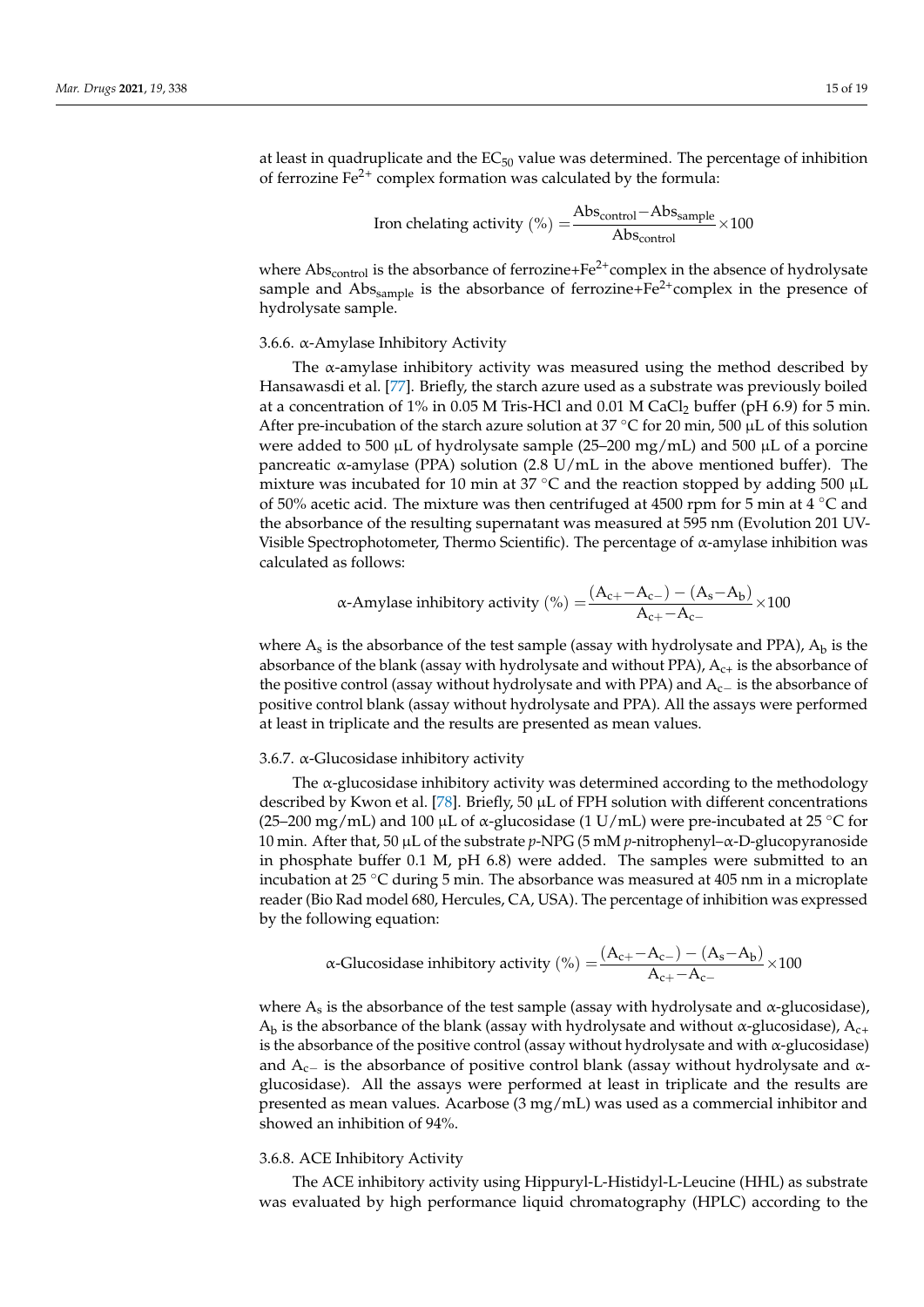methodology described by Pires et al. [\[58\]](#page-18-5). Briefly, 10 µL of FPH solution, 10 µL of borate buffer (used as blank) or captopril 0.0217 mg/mL (standard inhibitor) were mixed with 10 µL of of 0.2 U/mL ACE. The mixture was pre-incubated at 37  $\degree$ C for 20min and after this, 50  $\mu$ L of HHL were added and the mixture was incubated at 37 °C during 30 min. The reaction was stopped by the addition of 85  $\mu$ L of 1 M HCl, the solution was filtered and an aliquot (10  $\mu$ L) was injected into a HPLC HP Agilent 1050 series (Agilent, Santa Clara, CA, USA) equipped with a reversed-phase C18 column (100 mm  $\times$  4.6 mm, 2.6 m, 100 Å; Kinetex Phenomenex, Alcobendas, Spain). The identity of hippuric acid (HA) and HHL was assessed by comparison with the retention times of standards. The peak areas were obtained with the software Agilent ChemStation for LC (Agilent, Santa Clara, CA, USA) and the percentage of ACE inhibition was calculated as follows:

$$
ACE inhibitory activity (\%) = \frac{\left(HA_{buffer} - HA_{sample}\right)}{HA_{buffer}} \times 100
$$

where  $HA<sub>buffer</sub>$  is the concentration of  $HA$  in the reaction with the buffer instead of sample and HA<sub>sample</sub> is the concentration of HA in the reaction with the sample. Captopril was used as a commercial inhibitor and showed an ACE inhibitory activity of ca. 90–100%.

#### *3.7. Statistical Analysis*

All statistical analyses were performed using the software STATISTICA© version 12 (data analysis software system) from StatSoft, Inc. (Tulsa, OK, USA). The results of the analyses are reported as mean values  $\pm$  standard deviation (SD) and differences between mean values were performed using a one-way analysis of variance (ANOVA). For this, the Tukey test was applied with a significance value of *p* < 0.05.

A multivariate analysis of the relationship between amino acids composition, antioxidant activities (DPPH, ABTS, Reducing Power), chelating activities (Fe<sup>2+</sup> and Cu<sup>2+</sup>), molecular weight profile, anti-diabetic and anti-hypertensive activities was performed by Principal Components Analysis and the two main factors were represented.

#### **4. Conclusions**

The hydrolysates had high protein content and contained all the essential amino acids, which demonstrated their potential use as supplements for human nutrition.

All FPH exhibited antioxidant activity, which depended on the species and the part of the fish used in the hydrolysates' preparation. Among hydrolysates, AHM\_He and Gu\_He presented the highest antioxidant activity.

Blue whiting hydrolysates exhibited the highest  $\alpha$ -amylase inhibitory activity and RS\_Sb showed the highest  $\alpha$ -glucosidase inhibitory activity. All hydrolysates showed high percentage of ACE inhibition for the 5 mg/mL hydrolysate, especially M\_Wh. The biological activities of FPH make them a potential natural additive for functional foods or nutraceuticals. However, further work is necessary to check these activities in vivo and isolate and identify the peptides responsible for those biological activities.

**Author Contributions:** Conceptualization, C.P.; R.M. and N.M.B. Formal analysis, A.H.; J.A.V. and J.V. Resources, C.P. and J.A.V. Investigation, C.P.; A.H.; R.M.; N.M.B. and J.A.V. Writing—original draft, C.P.; A.H.; J.A.V. Writing—review and editing, C.P.; R.M.; Bandarra, N.M; J.A.V. and J.V. Supervision/validation, C.P. and J.A.V. Formal analysis, A.H.; J.A.V. and J.A.V. Project administration, C.P. All authors have read and agreed to the published version of the manuscript.

**Funding:** This research received no external funding.

**Acknowledgments:** Authors acknowledges the project SEAFOOD\_AGE-"Smart and eco-innovative SEAFOOD processes and products for healthy AGEing" (EAPA\_758/2018) from the INTERREG Atlantic Area funding programme, for supporting this study.

**Conflicts of Interest:** The authors declare no conflict of interest.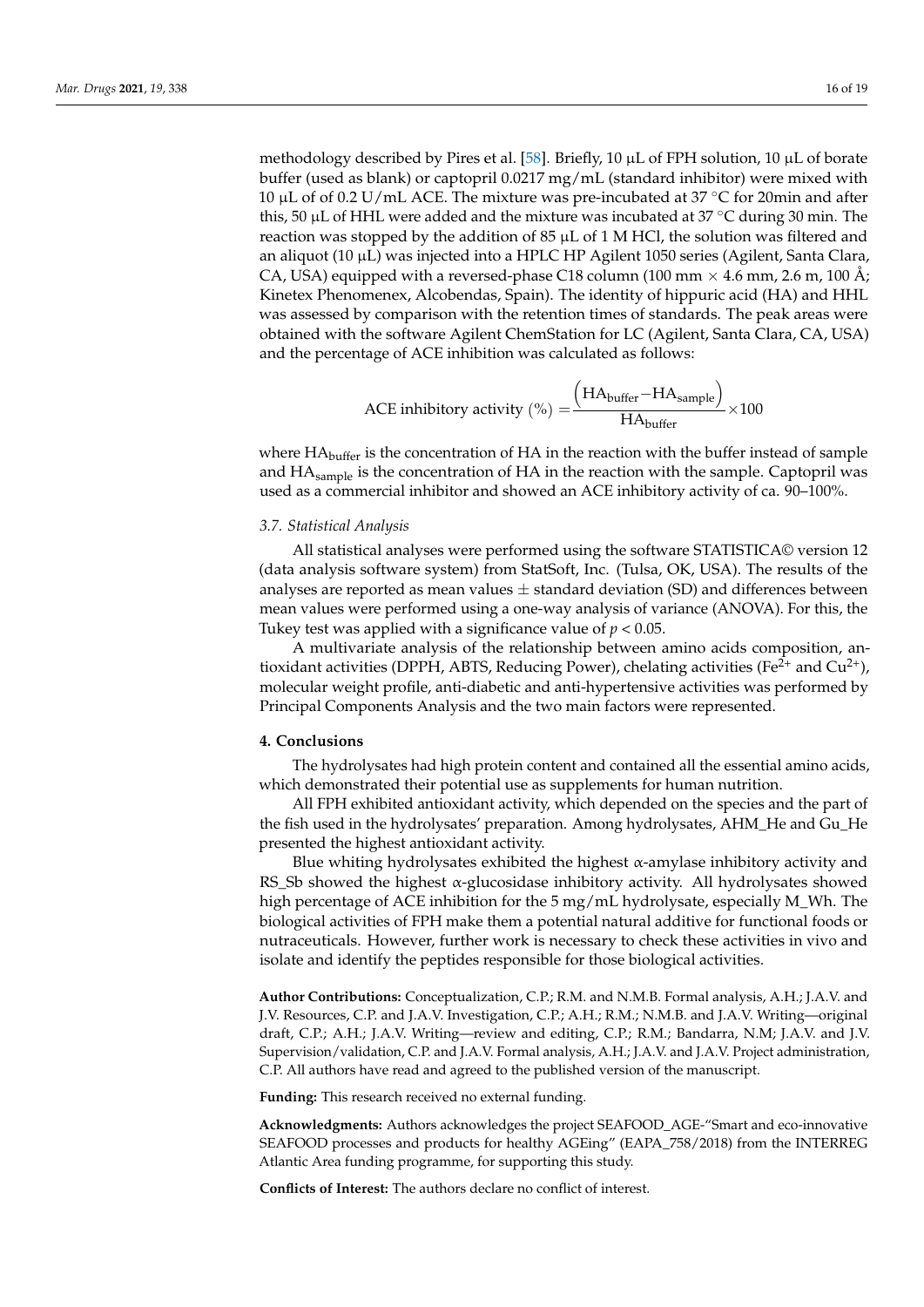# **References**

- <span id="page-16-0"></span>1. FAO. *The State of World Fisheries and Aquaculture-Meeting the Sustainable Development Goals*; Food and Agriculture Organization of the United Nations: Rome, Italy, 2018; pp. 2–75.
- <span id="page-16-1"></span>2. FAO. *The State of World Fisheries and Aquaculture. Sustainability in Action*; Food and Agriculture Organization of the United Nations: Rome, Italy, 2020; pp. 1–73.
- <span id="page-16-2"></span>3. Prokopov, I.A.; Kovaleva, E.L.; Minaeva, E.D.; Pryakhina, E.A.; Savin, E.V.; Gamayunova, A.V.; Pozharitskaya, O.N.; Makarov, V.G.; Shikov, A.N. Animal-derived medicinal products in Russia: Current nomenclature and specific aspects of quality control. *J. Ethnopharmacol.* **2019**, *240*, 111933. [\[CrossRef\]](http://doi.org/10.1016/j.jep.2019.111933) [\[PubMed\]](http://www.ncbi.nlm.nih.gov/pubmed/31116966)
- <span id="page-16-3"></span>4. Le Gouic, A.V.; Harnedy, P.A.; FitzGerald, R.J. Bioactive Peptides from Fish Protein By-Products. In *Bioactive Molecules in Food*; Mérillon, J.-M., Ramawat, K.G., Eds.; Reference Series in Phytochemistry; Springer Nature Switzerland AG: Berlin/Heidelberg, Germany, 2019. [\[CrossRef\]](http://doi.org/10.1007/978-3-319-78030-6_29)
- <span id="page-16-4"></span>5. Idowu, A.T.; Igiehon, O.O.; Idowu, S.; Olatunde, O.O.; Benjakul, S. Bioactivity Potentials and General Applications of Fish Protein Hydrolysates. *Int. J. Pept. Res. Ther.* **2021**, *27*, 109–118. [\[CrossRef\]](http://doi.org/10.1007/s10989-020-10071-1)
- <span id="page-16-5"></span>6. Shikov, A.N.; Flisyuk, E.V.; Obluchinskaya, E.D.; Pozharitskaya, O.N. Pharmacokinetics of Marine-Derived Drugs. *Mar. Drugs* **2020**, *18*, 557. [\[CrossRef\]](http://doi.org/10.3390/md18110557) [\[PubMed\]](http://www.ncbi.nlm.nih.gov/pubmed/33182407)
- <span id="page-16-6"></span>7. Kumar, N.S.S.; Nazeer, R.A.; Jaiganesh, R. Purification and identification of antioxidant peptides from the skin protein hydrolysate of two marine fishes, horse mackerel (*Magalaspis cordyla*) and croaker (*Otolithes ruber*). *Amino Acids* **2012**, *42*, 1641–1649. [\[CrossRef\]](http://doi.org/10.1007/s00726-011-0858-6) [\[PubMed\]](http://www.ncbi.nlm.nih.gov/pubmed/21384132)
- <span id="page-16-7"></span>8. Naqash, S.Y.; Nazeer, R.A. Antioxidant and functional properties of protein hydrolysates from pink perch (*Nemipterus japonicus*) muscle. *J. Food Sci. Technol.* **2013**, *50*, 972–978. [\[CrossRef\]](http://doi.org/10.1007/s13197-011-0416-y)
- <span id="page-16-8"></span>9. Pires, C.; Clemente, T.; Batista, I. Functional and antioxidative properties of protein hydrolysates from Cape hake by-products prepared by three different methodologies. *J. Sci. Food Agric.* **2012**, *93*, 771–780. [\[CrossRef\]](http://doi.org/10.1002/jsfa.5796)
- <span id="page-16-9"></span>10. Wijesekara, I.; Kim, S. Angiotensin-I-converting enzyme (ACE) inhibitors from marine resources: Propects in the pharmaceutical industry. *Mar. Drugs* **2010**, *8*, 1080–1093. [\[CrossRef\]](http://doi.org/10.3390/md8041080)
- <span id="page-16-10"></span>11. Wang, J.; Hu, J.; Cui, J.; Bai, X.; Du, Y.; Miyaguchi, Y. Purification and identification of a ACE inhibitory peptide from oyster proteins hydrolysate and the antihypertensive effect of hydrolysate in spontaneously hypertensive rats. *Food Chem.* **2008**, *111*, 302–308. [\[CrossRef\]](http://doi.org/10.1016/j.foodchem.2008.03.059)
- <span id="page-16-11"></span>12. Wu, H.; He, H.; Chen, X.; Sun, C.; Zhang, Y.; Zhou, B. Purifcation and identification of novel angiotensin-I-converting enzyme inhibitory peptides from shark meat hydrolysate. *Process. Biochem.* **2008**, *43*, 457–461. [\[CrossRef\]](http://doi.org/10.1016/j.procbio.2008.01.018)
- <span id="page-16-12"></span>13. Ahn, C.B.; Jeon, Y.J.; Kim, Y.T.; Je, J.Y. Angiotensin I converting enzyme (ACE) inhibitory peptides from salmon byproduct protein hydrolysate by Alcalase hydrolysis. *Process. Biochem.* **2012**, *47*, 2240–2245. [\[CrossRef\]](http://doi.org/10.1016/j.procbio.2012.08.019)
- <span id="page-16-13"></span>14. Salampessy, J.; Reddy, N.; Phillips, M. Isolation and characterization of nutraceutically potential ACE-inhibitory peptides from leatherjacket (Meuchenia sp.) protein hydrolysates. *LBWTAP* **2017**, *80*, 430–436. [\[CrossRef\]](http://doi.org/10.1016/j.lwt.2017.03.004)
- <span id="page-16-14"></span>15. Urakova, I.N.; Pozharitskaya, O.N.; Demchenko, D.V.; Shikov, A.N.; Makarov, V.G. The biological activities of fish peptides and methods of their isolation. *Russ. J. Mar. Biol* **2012**, *38*, 417–422. [\[CrossRef\]](http://doi.org/10.1134/S1063074012060090)
- <span id="page-16-15"></span>16. Rivero-Pino, F.; Espejo-Carpio, F.J.; Guadix, E.M. Antidiabetic Food-Derived Peptides for Functional Feeding: Production, Functionality and In Vivo Evidences. *Foods* **2020**, *9*, 983. [\[CrossRef\]](http://doi.org/10.3390/foods9080983) [\[PubMed\]](http://www.ncbi.nlm.nih.gov/pubmed/32718070)
- <span id="page-16-16"></span>17. Chalamaiah, M.; Kumar, B.D.; Hemalatha, R.; Jyothirmayi, T. Fish protein hydrolysates: Proximate composition, amino acid composition, antioxidant activities and applications: A review. *Food Chem.* **2012**, *135*, 3020–3038. [\[CrossRef\]](http://doi.org/10.1016/j.foodchem.2012.06.100)
- <span id="page-16-17"></span>18. Barkia, A.; Bougatef, A.; Khaled, H.B.; Nasri, M. Antioxidant activities of sardinelle heads and/or viscera protein hydrolysates prepared by enzymatic treatment. *J. Food Biochem.* **2009**, *34*, 303–320. [\[CrossRef\]](http://doi.org/10.1111/j.1745-4514.2009.00331.x)
- <span id="page-16-18"></span>19. Bougatef, A.; Hajji, M.; Balti, R.; Lassoued, I.; Triki-Ellouz, Y.; Nasri, M. Antioxidant and free radical-scavenging activities of smooth hound (*Mustelus mustelus*) muscle protein hydrolysates obtained by gastrointestinal proteases. *Food Chem.* **2009**, *114*, 1198–1205. [\[CrossRef\]](http://doi.org/10.1016/j.foodchem.2008.10.075)
- 20. Jridi, M.; Lassoued, I.; Nasri, R.; Ayadi, M.A.; Nasri, M.; Souissi, N. Characterization and potential use of cuttlefish skin gelatin hydrolysates prepared by different microbial proteases. *BioMed Res. Int.* **2014**, *461728*. [\[CrossRef\]](http://doi.org/10.1155/2014/461728)
- <span id="page-16-19"></span>21. Chi, C.F.; Wang, B.; Deng, Y.Y.; Wang, Y.M.; Deng, S.G.; Ma, J.Y. Isolation and characterization of three antioxidant pentapeptides from protein hydrolysate of monkfish (*Lophius litulon*) muscle. *Int. Food Res. J.* **2014**, *55*, 222–228. [\[CrossRef\]](http://doi.org/10.1016/j.foodres.2013.11.018)
- <span id="page-16-20"></span>22. Jiang, H.; Tong, T.; Sun, J.; Xu, Y.; Zhao, Z.; Liao, D. Purification and characterization of antioxidative peptides from round scad (*Decapterus maruadsi*) muscle protein hydrolysate. *Food Chem.* **2014**, *154*, 158–163. [\[CrossRef\]](http://doi.org/10.1016/j.foodchem.2013.12.074) [\[PubMed\]](http://www.ncbi.nlm.nih.gov/pubmed/24518328)
- <span id="page-16-21"></span>23. Klompong, V.; Benjakul, S.; Kantachote, D.; Shahidi, F. Antioxidative activity and functional properties of protein hydrolysate of yellow stripe trevally (*Selaroides eptolepis*) as influenced by the degree of hydrolysis and enzyme type. *Food Chem.* **2007**, *102*, 317–1327. [\[CrossRef\]](http://doi.org/10.1016/j.foodchem.2006.07.016)
- <span id="page-16-22"></span>24. Nakajima, K.; Yoshie-Stark, Y.; Ogushi, M. Comparison of ACE inhibitory and DPPH radical scavenging activities of fish muscle hydrolysates. *Food Chem.* **2009**, *114*, 844–851. [\[CrossRef\]](http://doi.org/10.1016/j.foodchem.2008.10.083)
- <span id="page-16-23"></span>25. Jao, C.-L.; Ko, W.C. 1,1-Diphenyl-2-picrylhydrazyl (DPPH) radical scavenging by protein hydrolyzates from tuna cooking juice. *Fish. Sci.* **2002**, *68*, 430–435. [\[CrossRef\]](http://doi.org/10.1046/j.1444-2906.2002.00442.x)
- <span id="page-16-24"></span>26. Jun, S.Y.; Park, P.J.; Jung, W.K.; Kim, S.K. Purification and characterization of an antioxidative peptide from enzymatic hydrolysate of yellowfin sole (*Limanda aspera*) frame protein. *Eur. Food Res. Technol.* **2004**, *219*, 20–26.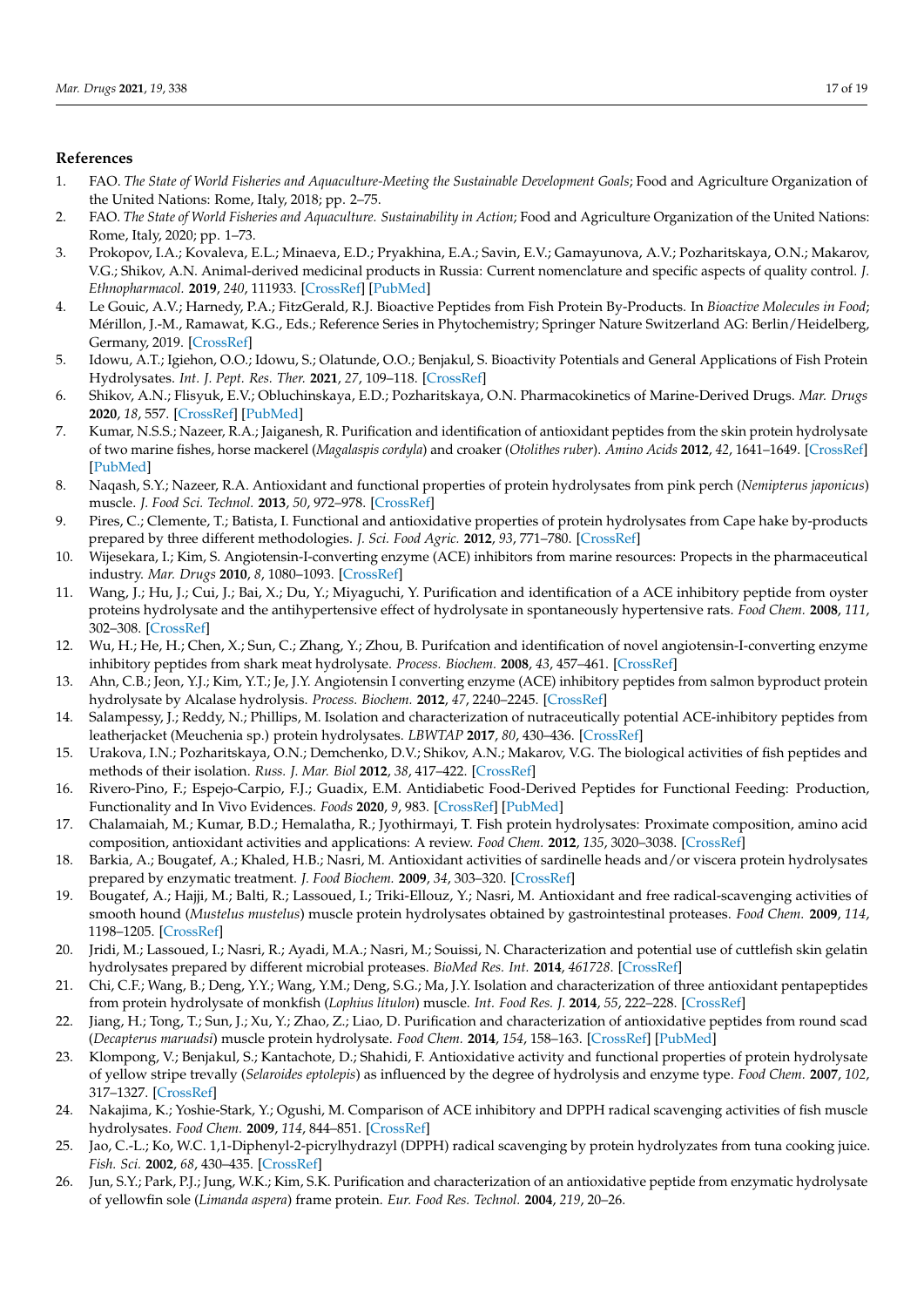- <span id="page-17-0"></span>27. Raghavan, S.; Kristinsson, H.G.; Leeuwenburgh, C. Radical scavenging and reducing ability of tilapia (*Oreochromis niloticus*) protein hydrolysates. *J. Agric. Food Chem.* **2008**, *56*, 10359–10367. [\[CrossRef\]](http://doi.org/10.1021/jf8017194)
- <span id="page-17-1"></span>28. Teixeira, B.; Pires, C.; Nunes, M.L.; Batista, I. Effect of in vitro gastrointestinal digestion on the antioxidant activity of protein hydrolysates prepared from Cape hake by-products. *Int. J. Food Sci. Technol.* **2016**, *51*, 2528–2536. [\[CrossRef\]](http://doi.org/10.1111/ijfs.13233)
- <span id="page-17-2"></span>29. Najafian, L.; Babji, A.S. A review of fish-derived antioxidant and antimicrobial peptides: Their production, assessment, and applications. *Peptides* **2012**, *33*, 178–185. [\[CrossRef\]](http://doi.org/10.1016/j.peptides.2011.11.013)
- <span id="page-17-3"></span>30. Chalamaiah, M.; Jyothirmayi, T.; Diwan, P.V.; Kumar, B.D. Antioxidant activity and functional properties of enzymatic protein hydrolysates from common carp (*Cyprinus carpio*) roe (*egg*). *J. Food Sci. Technol.* **2015**, *52*, 5817–5825. [\[CrossRef\]](http://doi.org/10.1007/s13197-015-1714-6)
- <span id="page-17-4"></span>31. Chai, T.T.; Tong, S.R.; Law, Y.C.; Ismail, N.I.M.; Manan, F.A.; Wong, F.C. Anti-Oxidative, Metal Chelating and Radical Scavenging Effects of Protein Hydrolysates from Blue-spotted Stingray. *Trop. J. Pharm. Res.* **2015**, *14*, 1349–1355. [\[CrossRef\]](http://doi.org/10.4314/tjpr.v14i8.5)
- <span id="page-17-5"></span>32. Bkhairia, I.; Rabeb, B.S.; Rim, N.; Mourad, J.; Sofiane, G. In-vitro antioxidant and functional properties of protein hydrolysates from golden grey mullet prepared by commercial, microbial and visceral proteases. *J. Food Sci. Technol.* **2016**, *53*, 2902–2912. [\[CrossRef\]](http://doi.org/10.1007/s13197-016-2200-5)
- <span id="page-17-6"></span>33. Foh, M.B.K.; Amadou, I.; Foh, B.M.; Kamara, M.T.; Xia, W. Functionality and Antioxidant Properties of Tilapia (*Oreochromis niloticus*) as Influenced by the Degree of Hydrolysis. *Int. J. Mol. Sci.* **2010**, *11*, 1851–1869. [\[CrossRef\]](http://doi.org/10.3390/ijms11041851)
- <span id="page-17-7"></span>34. Apak, R.; Güçlü, K.; Demirata, B.; Özyürek, M.; Çelik, S.E.; Bektaşoğlu, B.; Berker, K.I.; Özyurt, D. Comparative Evaluation of Various Total Antioxidant Capacity Assays Applied to Phenolic Compounds with the CUPRAC Assay. *Molecules* **2007**, *12*, 1496–1547. [\[CrossRef\]](http://doi.org/10.3390/12071496)
- <span id="page-17-8"></span>35. Yildirim, A.; Mavi, A.; Kara, A.A. Determination of antioxidant and antimicrobial activities of *Rumex crispus* L. extracts. *J. Agric. Food Chem.* **2001**, *49*, 4083–4089. [\[CrossRef\]](http://doi.org/10.1021/jf0103572)
- <span id="page-17-9"></span>36. Ktari, N.; Jridi, M.; Bkhairia, I.; Sayari, N.; Salah, R.B.; Nasri, M. Functionalities and antioxidant properties of protein hydrolysates from muscle of zebra blenny (*Salaria basilisca*) obtained with different crude protease extracts. *Int. Food Res. J.* **2012**, *49*, 747–756. [\[CrossRef\]](http://doi.org/10.1016/j.foodres.2012.09.024)
- <span id="page-17-12"></span>37. García-Moreno, P.J.; Batista, I.; Pires, C.; Bandarra, N.M.; Espejo-Carpio, F.J.; Guadix, A.; Guadix, E.M. Antioxidant activity of protein hydrolysates obtained from discarded Mediterranean fish species. *Food Res. Int.* **2014**, *65*, 469–476. [\[CrossRef\]](http://doi.org/10.1016/j.foodres.2014.03.061)
- <span id="page-17-10"></span>38. Sayari, N.; Sila, A.; Haddar, A.; Balti, R.; Ellouz-Chaabouni, E.; Bougatef, A. Valorisation of smooth hound (*Mustelus mustelus*) waste biomass through recovery of functional, antioxidative and antihypertensive bioactive peptides. *Environ. Sci. Pollut. Res.* **2016**, *23*, 366–376. [\[CrossRef\]](http://doi.org/10.1007/s11356-015-5244-6) [\[PubMed\]](http://www.ncbi.nlm.nih.gov/pubmed/26308921)
- <span id="page-17-11"></span>39. Zhou, D.Y.; Tang, Y.; Zhu, B.W.; Qin, L.; Li, D.M.; Yang, J.F.; Lei, K.; Murata, Y. Antioxidant activity of hydrolysates obtained from scallop (*Patinopecten yessoensis*) and abalone (*Haliotis discus hannai Ino*) muscle. *Food Chem.* **2012**, *132*, 815–822. [\[CrossRef\]](http://doi.org/10.1016/j.foodchem.2011.11.041)
- <span id="page-17-13"></span>40. Chen, X.; Hu, X.; Li, L.; Yang, X.; Wu, Y.; Lin, W.; Zhao, Y.; Ma, H.; Wei, Y. Antioxidant properties of tilapia component protein hydrolysates and the membrane ultrafiltration fractions. *Adv. Mat. Res.* **2015**, *1073–1076*, 1812–1817. [\[CrossRef\]](http://doi.org/10.4028/www.scientific.net/AMR.1073-1076.1812)
- <span id="page-17-14"></span>41. Zhang, T.; Li, Y.; Miao, M.; Jiang, B. Purification and characterisation of a new antioxidant peptide from chickpea (*Cicer arietium* L.) protein hydrolysates. *Food Chem.* **2011**, *128*, 28–33.
- <span id="page-17-15"></span>42. You, L.; Zhao, M.; Regenstein, J.M.; Ren, J. In vitro antioxidant activity and in vivo anti-fatigue effect of loach (*Misgurnus anguillicaudatus*) peptides prepared by papain digestion. *Food Chem.* **2011**, *124*, 188–194. [\[CrossRef\]](http://doi.org/10.1016/j.foodchem.2010.06.007)
- <span id="page-17-16"></span>43. Zhu, L.; Chen, J.; Tang, X.; Xiong, Y.L. Reducing, radical scavenging, and chelation properties of in vitro digests of Alcalase-treated zein hydrolysate. *J. Agric. Food Chem.* **2008**, *56*, 2714–2721. [\[CrossRef\]](http://doi.org/10.1021/jf703697e)
- <span id="page-17-17"></span>44. Kong, B.; Xiong, Y.L. Antioxidant activity of zein hydrolysates in a liposome system and the possible mode of action. *J. Agric Food Chem.* **2006**, *54*, 6059–6068. [\[CrossRef\]](http://doi.org/10.1021/jf060632q) [\[PubMed\]](http://www.ncbi.nlm.nih.gov/pubmed/16881717)
- <span id="page-17-18"></span>45. Jai ganesh, R.; Nazeer, R.A.; Kumar, N.S. Purification and identification of antioxidant peptide from black pomfret, *Parastromateus niger* (Bloch, 1975) viscera protein hydrolysate. *Food Sci. Biotechnol.* **2011**, *20*, 1087. [\[CrossRef\]](http://doi.org/10.1007/s10068-011-0147-x)
- <span id="page-17-19"></span>46. Je, J.Y.; Lee, K.H.; Lee, M.H.; Ahn, C.B. Antioxidant and antihypertensive protein hydrolysates produced from tuna liver by enzymatic hydrolysis. *Food Res. Int.* **2009**, *42*, 1266–1272. [\[CrossRef\]](http://doi.org/10.1016/j.foodres.2009.06.013)
- <span id="page-17-20"></span>47. Intarasirisawat, R.; Benjakul, S.; Wu, J.; Visessanguan, W. Isolation of antioxidative and ACE inhibitory peptides from protein hydrolysate of skipjack (*Katsuwana pelamis*) roe. *J. Funct. Foods* **2013**, *5*, 1854–1862. [\[CrossRef\]](http://doi.org/10.1016/j.jff.2013.09.006)
- <span id="page-17-21"></span>48. Ngoh, Y.Y.; Gan, C.Y. Enzyme-assisted extraction and identifification of antioxidative and a-amylase inhibitory peptides from Pinto beans (*Phaseolus vulgaris cv. Pinto*). *Food Chem.* **2016**, *190*, 331–337. [\[CrossRef\]](http://doi.org/10.1016/j.foodchem.2015.05.120) [\[PubMed\]](http://www.ncbi.nlm.nih.gov/pubmed/26212978)
- <span id="page-17-22"></span>49. Siala, R.; Khabir, A.; Lassoued, I.; Abdelhedi, O.; Elfeki, A.; Vallaeys, T.; Nasri, M. Functional and antioxidant properties of protein hydrolysates from grey triggerfish muscle and in vivo evaluation of hypoglycemic and hypolipidemic activities. *Appl. Environ. Microbiol.* **2016**, *4*, 105–119.
- <span id="page-17-23"></span>50. Salem, R.B.S.; Ktari, N.; Bkahairia, I.; Nasri, R.; Mora, L.; Kallel, R.; Hamdi, S.; Jamoussi, K.; Boudaouara, T.; Feki, A.; et al. In vitro and in vivo anti-diabetic and anti-hyperlipidemic effects of protein hydrolysates from octopus vulgaris in alloxanic rats. *Food Res. Int.* **2018**, *106*, 952–963. [\[CrossRef\]](http://doi.org/10.1016/j.foodres.2018.01.068)
- <span id="page-17-24"></span>51. Mendenieks, L.; Vasiljevic, T. Underutilised fish as sources of bioactive peptides with potential health benefits. *Food Aust.* **2008**, *60*, 581–588.
- <span id="page-17-25"></span>52. Matsui, T.; Oki, T.; Osajima, Y. Isolation and Identification of peptidic a-glucosidase inhibitors derived from sardine muscle hydrolyzate. *Z Naturforsch C J. Biosci.* **1999**, *54*, 259–263. [\[CrossRef\]](http://doi.org/10.1515/znc-1999-3-417)